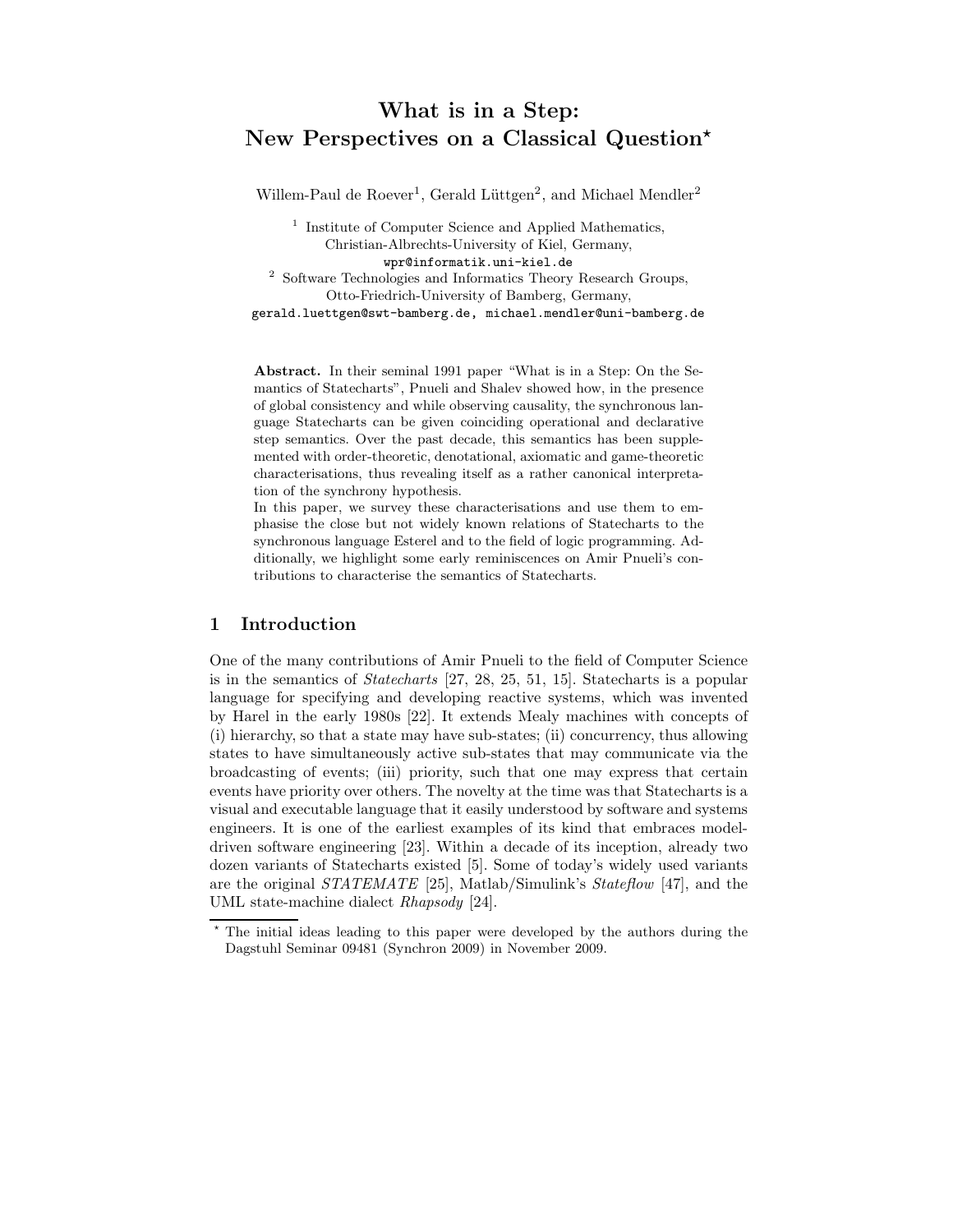Towards a semantics. Statecharts belongs to the family of synchronous languages which also includes, e.g., Esterel, Signal, Lustre and Argos [6]. Their semantics is based on a cycle-based reaction whereby the events input by the system's environment are sampled first and potentially cause the firing of transitions that may produce new events. The generated events are output to the environment when the reaction cycle ends. The *synchrony hypothesis* [7], which is adopted by all synchronous languages, ensures that this potentially complex, non-atomic reaction is bundled into an atomic step. The hypothesis is justified in practice by the fact that reactions can typically be computed much quicker than it takes for new events to arrive from the system's environment.

Obviously, this concept of a step-based reaction still offers several choices as to what exactly constitutes a step [31, 32, 44, 16, 17]. One important choice is whether generated events may be sensed only in the next step, or already in the current step and may thus trigger the firing of further transitions. The first option was adopted by Harel et al. in the "official" but non-compositional semantics of Statecharts as is implemented in STATEMATE [25, 26, 29]. STATEMATE steps are typically run to completion via its so-called super-step semantics for which Damm, Josko, Hungar and Pnueli have later proposed a compositional variant [15] that supports modular system verification [8].

The second option was investigated by Harel, Pnueli, Schmidt and Sherman [28], where a step involves a causal chain of firing transitions. Here, a transition fires if the positive events in its trigger are present (i.e., if they are offered by the system environment or have been generated by a transition that has fired previously in the same step) and if its negative trigger events are absent (i.e., if they are not present). When it fires, the transition may, as part of its action, broadcast new events which, by the principle of causality, may trigger further transitions. Only when this chain reaction of firing transitions comes to a halt is a step complete and becomes, according to the synchrony hypothesis, an atomic entity. Unsurprisingly, the semantics of [28] is not compositional since bundling transitions into an atomic step implies forgetting about the transitions' causal justification [32]. This shortcoming has later been remedied in a fully-abstract fashion by Huizing, Gerth and de Roever [33]. In addition, the semantics of [28] is not globally consistent as it permits an event to be both present and absent within a step: an event that occurs negatively in the trigger of one firing transition may be generated by a transition that fires later within the same step.

Pnueli & Shalev's contribution. In the words of Pnueli and Shalev, "a proven sign of healthy and robust understanding of the meaning of a programming or a specification language is the possession of both an operational and declarative semantics, which are consistent with one another" [51]. They showed in their seminal paper (cf. Sec. 2) that adding global consistency is the key to achieving this ambitious goal for Statecharts, and this meant to move away from the semantics of [28]. Their operational semantics for Statecharts relies on an iterative fixed point construction over a non-monotonic enabledness function for transitions. This construction ensures causality but involves backtracking as soon as a global inconsistency is encountered; in the extreme, this may imply that a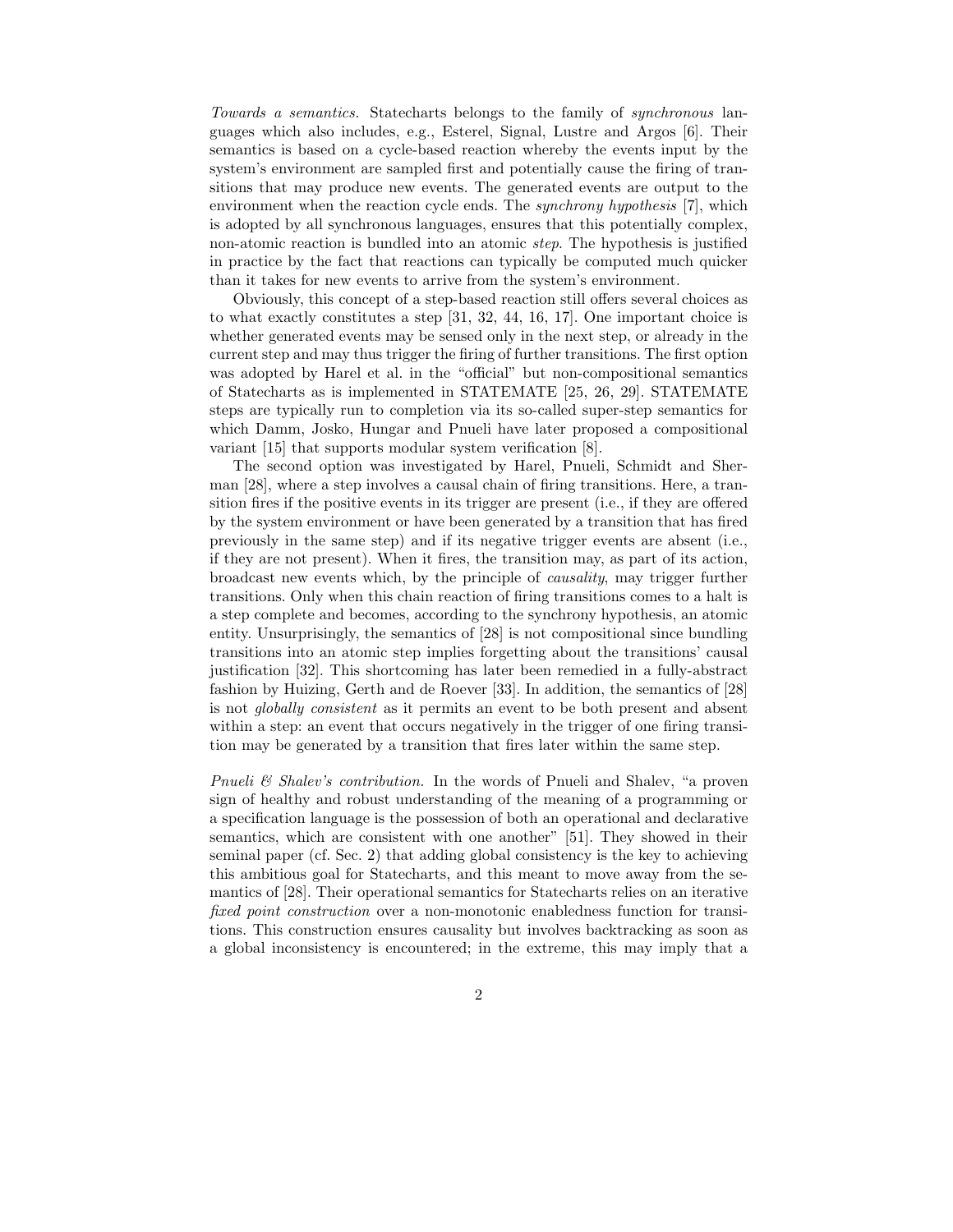Statechart does not possess any step under the considered input by the environment. Pnueli and Shalev's declarative semantics for Statecharts then identifies the desired fixed points of the enabledness function via a notion of separability.

Levi later developed a compositional proof system for the Pnueli-Shalev step semantics in terms of the modal  $\mu$ -calculus [36] which facilitates the modular verification of Statecharts. A variant of Pnueli-Shalev semantics which disables transitions that may introduce global inconsistency was presented by Maggiolo-Schettini, Peron and Tini in [43]. This semantics was also used in an early axiomatisation of Statecharts by Hooman, Ramesh and de Roever [30].

This paper. Whereas, to the best of our knowledge, the Pnueli-Shalev step semantics has never been implemented in a Statecharts tool, its mathematical elegance has attracted attention by the concurrency theory community. Over the past decade, the semantics has been supplemented with order-theoretic, denotational, algebraic and game-theoretic perspectives, thus further testifying to its robustness (cf. Sec. 3). The order-theoretic semantics of Levi [36] fixes the lacking compositionality of the Pnueli-Shalev step semantics by encoding the causality relation between a step's firing transitions via an irreflexive ordering relation. The denotational semantics [41] also addresses the compositionality problem and does so in a fully-abstract way. It is based on an intuitionistic logic interpretation of steps, which appreciates the possibility that an event may neither be present nor absent in a step, but that it may be introduced by the system's environment in the middle of a step. The *algebraic semantics* [40] characterises this fully-abstract denotational semantics in terms of equations, thus leading to a step algebra. Finally, the game-theoretic semantics [1] interprets Pnueli-Shalev steps via winning strategies in a 2-player maze game.

Other than revealing the Pnueli-Shalev semantics as a rather canonical interpretation of Statecharts steps, the characterisations mentioned above have opened the door for a mathematically exact comparison of Statecharts steps to Esterel reactions and for relating Statecharts to logic programming (cf. Sec. 4). Esterel is another popular synchronous language that was devised by Berry independently of, but at the same time as, Statecharts [52]. Its semantics differs from the one proposed by Pnueli and Shalev only by the interpretation of negative events. While one may speculate in Statecharts for an event to be absent, the absence of events in Esterel must be proved constructively, which is key to the language's determinism [42]. Negation is also widely studied in the field of logic programming where stable negation [49] corresponds to Pnueli and Shalev's reading of negative events in the presence of global consistency.

The aims of this paper are to (i) survey these additional perspectives on the Pnueli-Shalev semantics; (ii) highlight the semantic relationship between Statecharts and Esterel, and between Statecharts and logic programming; (iii) discuss Pnueli and Shalev's results in the light of related work. This offers new insights into the classical question in the Statecharts literature: "What is in a step?" Last, but not least, the first author recalls some reminiscences on Amir Pnueli's contributions to characterise the semantics of Statecharts (cf. Sec. 5).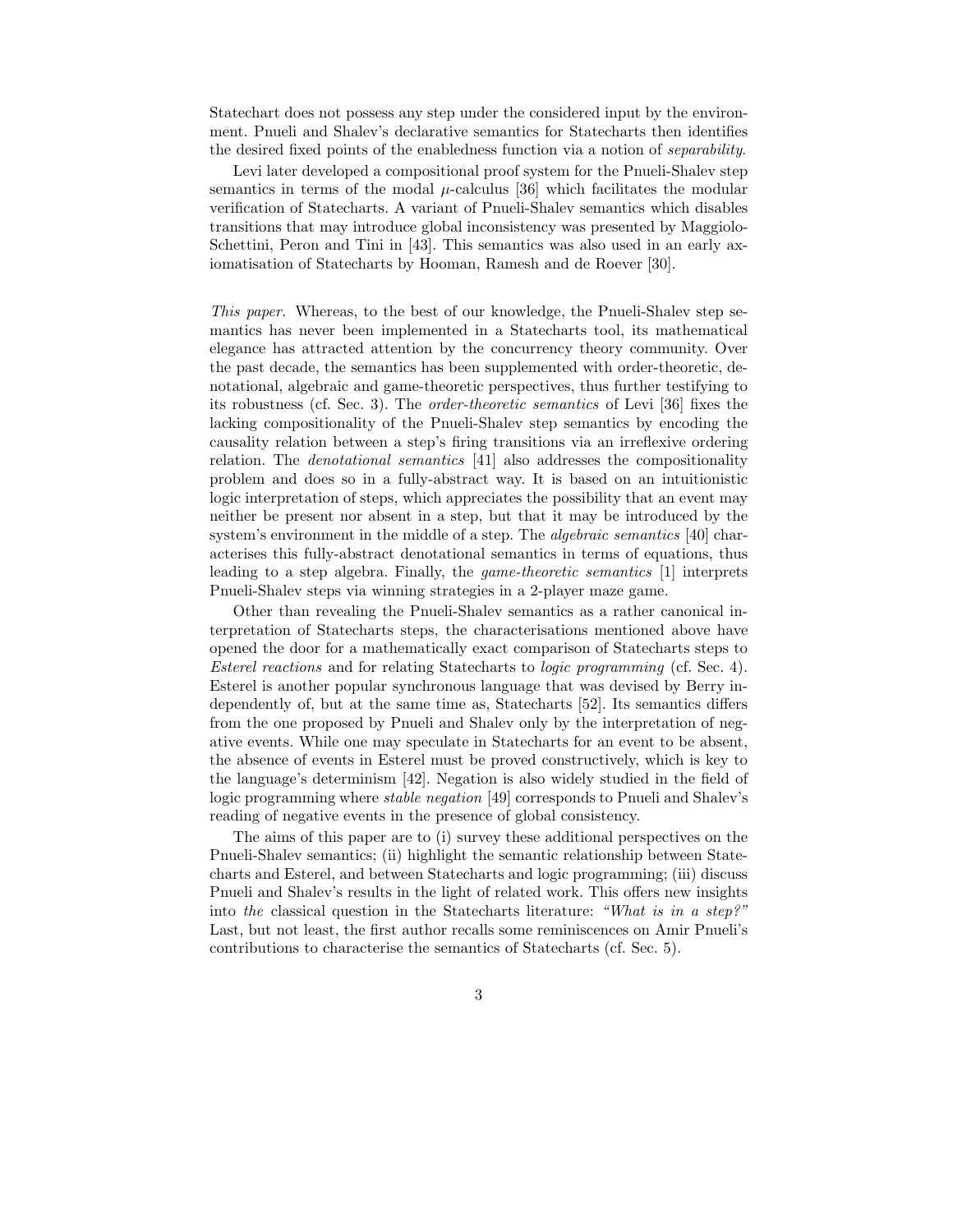# 2 Pnueli and Shalev's Interpretation of Statecharts

This section provides a brief introduction to Statecharts, and recalls the step semantics presented by Pnueli and Shalev in [51].

### 2.1 Introduction to Statecharts

A Statechart may best be understood as a hierarchical, concurrent Mealy machine, where basic states may be hierarchically refined by injecting other Statecharts. This creates composite states of two possible sorts, which are called andstates and or-states, respectively. Whereas and-states permit parallel decompositions of states, or-states allow for sequential decompositions. Consequently, an and-state is active if all its sub-states are active, and an or-state is active if exactly one of its sub-states is. At any given point during execution, the set of active states is referred to as a configuration.

A Statecharts step is defined relative to a configuration C and a set E of events that are given to the system by its environment. Key to a step are transitions t, each of which is labelled by two sets of events: a *trigger*,  $trg(t)$ , and an action,  $\text{act}(t)$ . The trigger  $\text{trg}(t) = P$ ,  $\overline{N}$  splits into a set of *positive* events  $P \subseteq \Pi$ and negative events  $\overline{N} \subseteq \overline{\Pi}$ , taken from a universe  $\Pi$  of events and their negative counterparts in  $\overline{\Pi} =_{df} {\overline{e} : e \in \Pi}$ , respectively. For convenience, we define  $\overline{\overline{e}} =_{df} e$ . Intuitively, t is enabled and thus fires if the set  $E \subseteq \Pi$  is such that all events of P but none of N are in E, i.e., if  $P \subseteq E$  and  $N \cap E = \emptyset$ . The effect of firing  $t$  is the generation of all events in the action of  $t$ , where a transition's action  $\textsf{act}(t) \subseteq \Pi$  consists of positive events only.



Fig. 1. Example Statechart.

We illustrate the Statecharts language by means of a small example. Consider the Statechart depicted in Fig. 1 with and-state s, or-states  $s_1$ ,  $s_2$  and  $s_{21}$ , and basic-states  $s_{11}, s_{12}, s_{211}, s_{212}, s_{213}$  and  $s_{22}$ . Further assume that all components are in their initial states marked by the small unlabelled arrows, so that the initial configuration  $C_1$  is  $\{s, s_1, s_1, s_2, s_{21}, s_{211}\}$ . If, in this configuration, the environment offers event  $c$ , then transitions  $t_3$  and  $t_4$  are enabled. Since they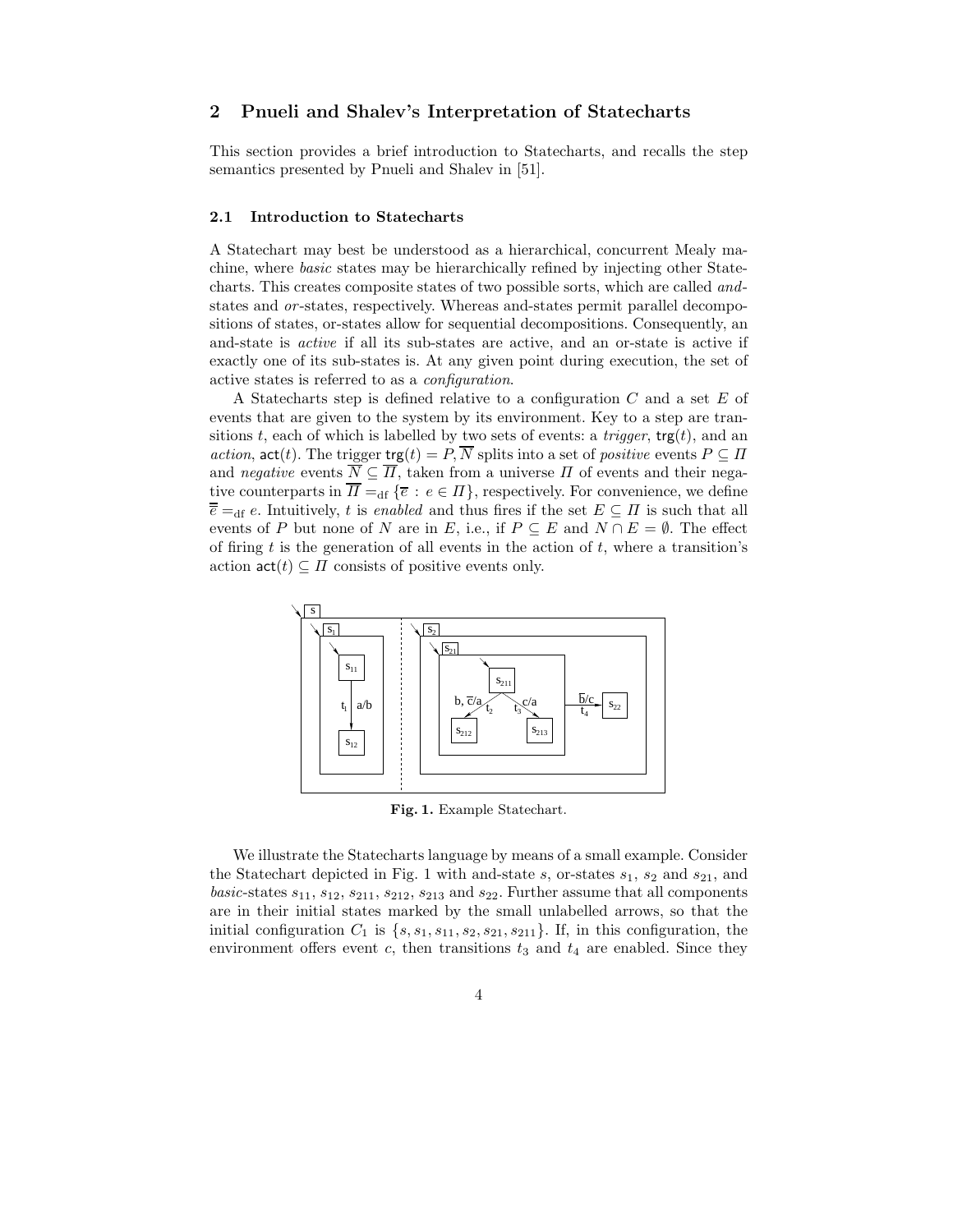are both placed within the same or-state  $s_2$ , only one of them may fire. In a Statecharts dialect that does not give transitions an implicit priority along the state hierarchy, the choice between  $t_3$  and  $t_4$  is nondeterministic. Thus,  $t_3$ may fire, generate event  $a$ , and change state to  $s_{213}$ . Again depending on the Statecharts dialect, this generated event may or may not trigger transition  $t_1$  in the parallel, or orthogonal, state  $s_1$  within the same reaction cycle, i.e., within the same *step*. Hence, the question arises which transitions leaving states in  $C_1$ , which we denote by  $trans(C_1)$ , may fire together to form a step.

#### 2.2 The Pnueli-Shalev Step Semantics

As stated in the introduction, Pnueli and Shalev defined coinciding operational and declarative semantics of Statecharts configurations in their paper [51]. Given a configuration  $C$ , a step in the sense of Pnueli and Shalev comprises a *maximal*, globally consistent and causal, set of transitions in  $trans(C)$ , which are mutually orthogonal, i.e., "consistent" in Statecharts terminology, and triggered by the events offered by the environment or produced by the firing of other transitions in the step.

Transition t is consistent with set T of transitions, in signs t∈consistent $(C, T)$ , if t is not in the same "parallel component" as any  $t' \in T \setminus \{t\}$ . Formally,

$$
\mathsf{consistent}(C,T) =_{\mathrm{df}} \{ t \in \mathsf{trans}(C) \, | \, \forall t' \in T. \, t \triangle_C t' \},
$$

where  $t\triangle_C t'$  if (i)  $t = t'$  or (ii) t and t' are in different substates of an enclosing and-state. Further, transition t is triggered by a set E of events, in signs  $t \in$ triggered( $C, E$ ), if the positive but not the negative trigger events of t are in E:

$$
\operatorname{triggered}(C,E) =_{\mathrm{df}} \left\{ t \in \operatorname{trans}(C) \, | \, \operatorname{trg}(t) \cap \Pi \subseteq E, \, \, (\operatorname{trg}(t) \cap \overline{\Pi}) \cap E = \emptyset \right\}.
$$

Finally, transition  $t$  is enabled in  $C$  with respect to set  $E$  of events and set  $T$  of transitions, if  $t \in$  enabled( $C, E, T$ ) where

$$
\mathsf{enabled}(C,E,T) =_{\mathsf{df}} \mathsf{consistent}(C,T) \cap \mathsf{triggered}(C,E \cup \bigcup_{t \in T} \mathsf{act}(t))\,.
$$

Assuming the transitions in T are known to fire, enabled( $C, E, T$ ) determines the set of all transitions of C that are enabled by the environment events in  $E$  and, since generated events are sensed within the same step, the actions of  $T$ . In the following, we write  $\mathsf{act}(T)$  for the actions  $\bigcup_{t\in T} \mathsf{act}(t).$ 

Operational semantics. Using this enabledness function enabled, we may now present the step-construction procedure of [51] which operationally determines Statecharts steps relative to a configuration  $C$  and a set  $E$  of environment events: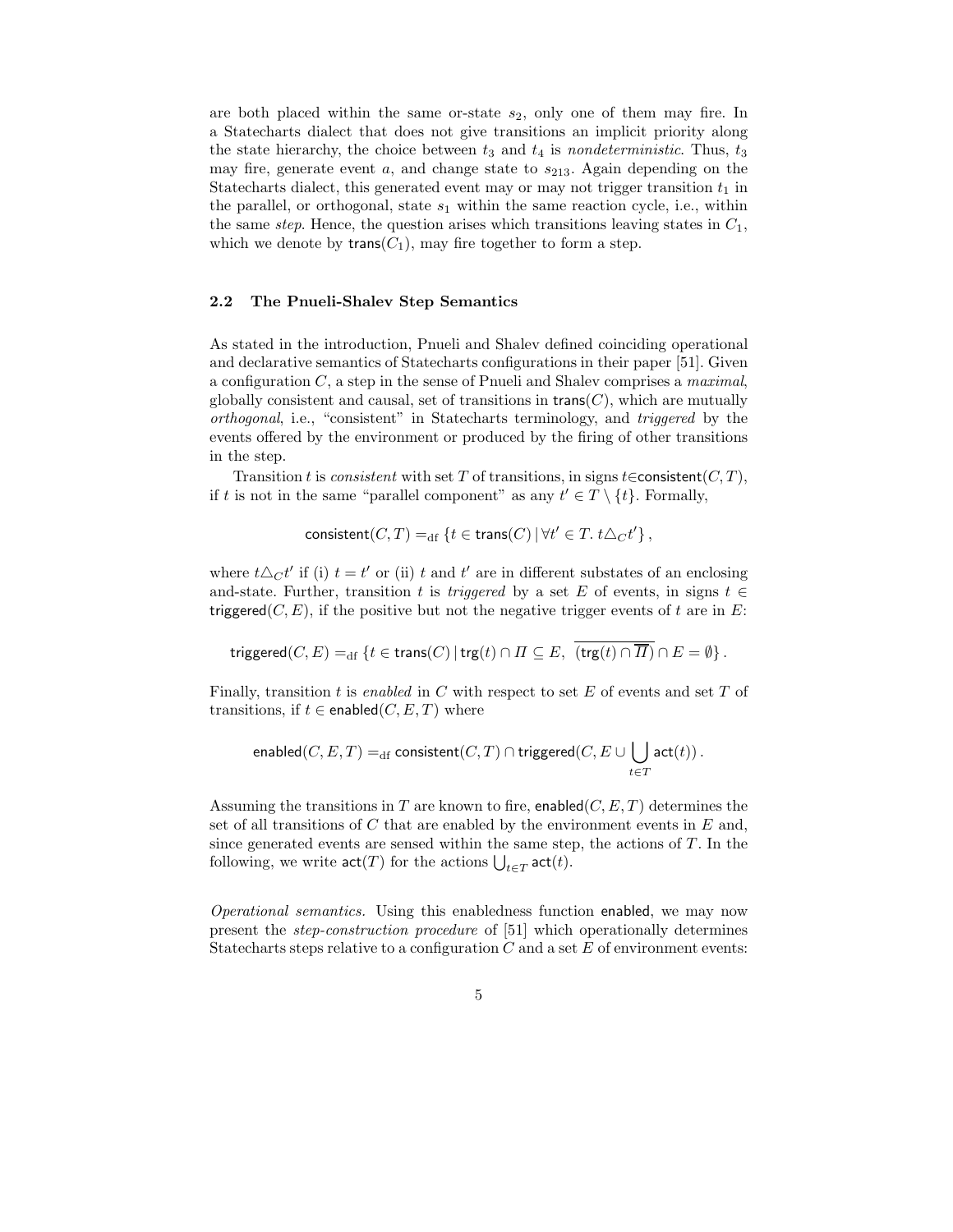\n
$$
\text{procedure } step-construction(C, E);
$$
\n $\text{var } T := \emptyset;$ \n $\text{while } T \subset \text{enabeled}(C, E, T) \text{ do}$ \n $\text{choose } t \in \text{enabeled}(C, E, T) \setminus T;$ \n $T := T \cup \{t\}$ \n

\n\n $\text{od};$ \n $\text{if } T = \text{enabeled}(C, E, T) \text{ then return } T$ \n $\text{else } report \text{ failure}$ \n

\n\n $\text{end } step-construction.$ \n

This step-construction procedure computes sets T of transitions that can fire together in a step. Returning to our example, i.e., the Statechart depicted in Fig. 1, we have enabled $(C, \{c\}, \emptyset) = \{t_3, t_4\}$ . Therefore, step–construction $(C_1, \{c\})$  may choose transition  $t_3$  in its first iteration and, since enabled( $C$ ,  $\{c\}$ ,  $\{t_3\}$ ) =  $\{t_1, t_3\}$ , transition  $t_1$  in its second iteration, before reaching a fixed point and returning  $\{t_1, t_3\}$ . Due to the presence of statement choose, the procedure may introduce nondeterminism. Indeed,  $step-construction(C_1, \{c\})$  may also return  $\{t_4\}$ when choosing  $t_4$  instead of  $t_3$  in the first iteration.



Fig. 2. Further example Statecharts.

When the procedure reports a failure as the result of detecting an inconsistency, i.e., there exists a  $t \in T$  such that  $t \notin$  enabled $(C, E, T)$ , it may backtrack and possibly make a different choice at statement choose. In particular, the procedure may only report failures and not produce any step. To see this, consider the Statechart shown on the left in Fig. 2 in its initial configuration  $C_2$ , and assume the empty environment. In its first iteration,  $step-construction(C_2, \emptyset)$ picks the only enabled transition  $t_1$ , and then the other transition  $t_2$  in the second iteration. At this point  $T = \{t_1, t_2\}$  but enabled $(C_2, \emptyset, T) = \{t_2\}$ , and a failure is reported. No backtracking is possible since there have not been any nontrivial choice points along the computation. Hence, the step-construction procedure does not produce any step. This situation is to be distinguished from an empty response  $T = \emptyset$ , which is exhibited by the Statechart depicted on the right in Fig. 2 in its initial configuration  $C_3$  and for the empty environment, since enabled $(C_3, \emptyset, \emptyset) = \emptyset$ .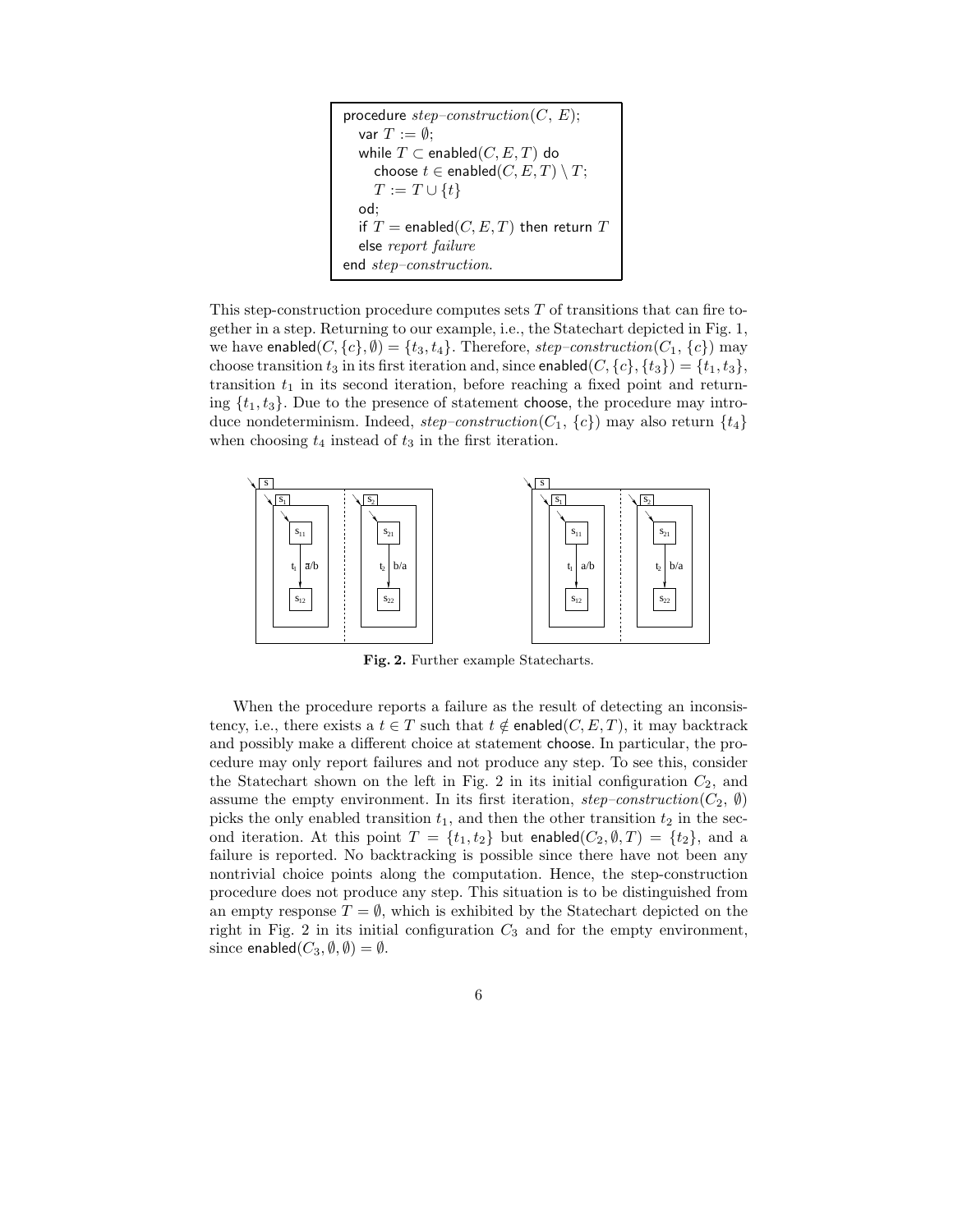Following Pnueli and Shalev's terminology, a set  $T$  of transitions is called *constructible* for a given configuration  $C$  and a set  $E$  of environment events, if it can be obtained as a result of successfully executing procedure step-construction. For each constructible set T, set  $A =_{df} E \cup \text{act}(T) \subseteq \Pi$  is called the  $(\text{step})$ response of C for E.

Declarative semantics. Pnueli and Shalev also provided an equivalent declarative definition of their operational step semantics. Given a configuration C and a set E of environment events, a set T of transitions is called *separable* for C and E if there exists a proper subset  $T' \subsetneq T$  such that enabled $(C, E, T') \cap (T \setminus T') = \emptyset$ . Further,  $T$  is *admissible* for  $C$  and  $E$  if  $T$  is inseparable for  $C$  and  $E$  and  $T =$  enabled(C, E, T). This declarative semantics is thus a fixed-point semantics. Observe that, in the absence of negative events, function enabled $(C, E, \cdot)$  is monotonic, and then the uniquely defined inseparable fixed point coincides with the least fixed point. However, since function enabled( $C, E, \cdot$ ) is in general nonmonotonic when transitions with negative trigger events are involved, a unique least fixed point may not exist. In this case, the notion of inseparability chooses distinguished fixed points that reflect causality. Indeed, a separable set of transitions points to a break in the causality chain when firing these transitions.

We illustrate the notion of inseparability by returning to the above examples. For the Statechart depicted in Fig. 1,  $\{a, b, c\}$  is a step response of initial configuration  $C_1$  for environment  $E =_{df} {c}$ . Firstly, as seen above,  $T =_{df} {t_1, t_3}$  is a fixed point of enabled( $C_1, E, T$ ). Secondly, it is inseparable for  $C_1$  and E since, for  $T' = \emptyset$ , we have enabled $(C_1, E, T') \cap (T \setminus T') = \{t_3, t_4\} \cap T = \{t_3\} \neq \emptyset$ , and similarly for the other proper subsets  $T' \subsetneq T$ . For the initial configurations  $C_2$ and  $C_3$  of the two Statecharts of Fig. 2,  $\{a, b\}$  is not a step response for the empty environment. For the Statechart on the left in the figure,  $T =_{df} \{t_1, t_2\}$ is not a fixed point of function enabled since enabled( $C_2$ ,  $\emptyset$ ,  $T$ ) = { $t_2$ }  $\neq$   $T$ . For the Statechart on the right, T is separable; consider  $T' = \emptyset \subsetneq T$ , for which enabled $(C_3, \emptyset, T') \cap (T \setminus T') = \emptyset \cap T = \emptyset.$ 

Main result. We can now state the main result of Pnueli and Shalev's paper [51]:

**Theorem 1 (Pnueli & Shalev).** For all configurations C and event sets  $E \subseteq$  $\Pi$ , a set  $T$  of transitions is admissible for  $C$  and  $E$  if and only if  $T$  is constructible for C and E.

Such a theorem can also be proved for the step semantics of Maggiolo-Schettini, Peron and Tini [43]. Their semantics uses a modified function enabled  $(C, E, T)$ in which a transition  $t$  is not enabled if its firing would generate an event whose absence is assumed in T, i.e., if  $\text{act}(t) \cap \bigcup_{t' \in T} \overline{\text{trg}(t')} \neq \emptyset$ . For example, the Statechart in Fig. 2 on the left, which did not have any response for  $E = \emptyset$ , now has response  $\{b\}$ . This response is obtained by  $t_1$  firing on the basis of a being absent which then immediately disables  $t_2$ . One shows that  $\{t_1\}$  is an inseparable with enabled( $C_2$ ,  $\emptyset$ ,  $\{t_1\}$ ) =  $\{t_1\}$ .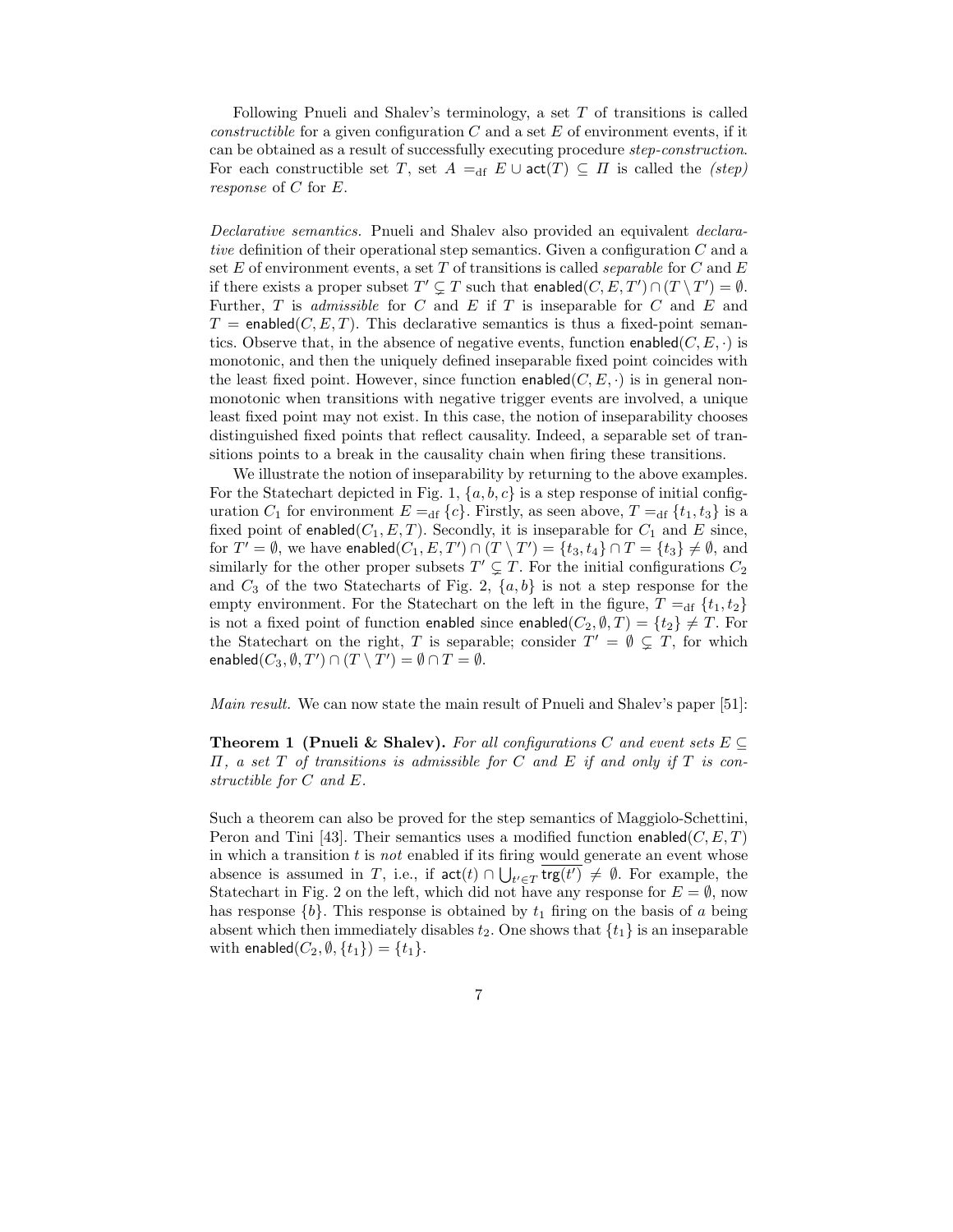# 3 Developments & New Perspectives

This section surveys four characterisations of the Pnueli-Shalev step semantics which have been developed within the past decade: an *order-theoretic* semantics that encodes causality via an irreflexive ordering relation [36]; a denotational semantics that is based on intuitionistic logic [41]; an algebraic semantics that specialises axioms of this logic to Statecharts steps [40]; and a game-theoretic semantics [1]. In contrast to Pnueli and Shalev's operational and declarative semantics, all four semantics presented here are compositional, and the denotational and algebraic semantics are fully-abstract.

# 3.1 Configuration Syntax

This paper focuses on the semantics of single Statecharts steps, since the semantics across steps is clear and well understood. It will therefore be convenient to reduce the Statecharts notation to the bare essentials and identify a Statecharts configuration with its set of leaving transitions, to which we — by abuse of terminology — also refer as *configuration*. We formalise configurations using the following, simple syntax, where  $I \subseteq \Pi \cup \overline{\Pi}$  and  $A \subseteq \Pi$ :

$$
C \quad ::= \quad 0 \mid I/A \mid C \| C.
$$

Intuitively, 0 stands for the configuration with the empty behaviour. Configuration  $I/A$  encodes a transition t with trg(t) = I and  $\text{act}(t) = A$ . When triggered, transition t fires and generates the events in A. Transitions  $I/A$  with empty trigger, i.e.,  $I = \emptyset$ , are simply written as A below. If we wish to emphasise that trigger I consists of the positive events  $P \subseteq \Pi$  and the negative events  $\overline{N} \subseteq \overline{\Pi}$ , i.e.,  $I = P \cup \overline{N}$ , then we denote transition  $I/A$  by  $P, \overline{N}/A$ . Finally, configuration  $C_1||C_2$  describes the parallel composition of configurations  $C_1$  and  $C_2$ . Observe that 0 coincides semantically with a transition with empty action; nevertheless, it seems natural to include 0. Using this syntax, we may encode the initial configuration  $C_1$  of our example Statechart of Fig. 1 as

$$
a/b \parallel b, \overline{c}, \overline{e_3}, \overline{e_4}/a, e_2 \parallel c, \overline{e_2}, \overline{e_4}/a, e_3 \parallel b, \overline{e_2}, \overline{e_3}/c, e_4
$$
.

Here, the  $e_i$  are distinguished events not occurring in the triggers or actions of the Statechart's transitions. These events allow us to encode nondeterministic choice, including state hierarchy, via parallel composition and event negation, although one can do without them as is shown in [41]. Assuming the environment injects event c, Pnueli and Shalev's step-construction procedure may first fire transition  $t_3$  and then  $t_1$  within a single step from configuration  $C_1$ , thereby reaching configuration {s, s1, s12, s2, s21, s213}. This latter configuration is represented by  $0 \parallel \overline{b}/c$  in our syntax.

For simplicity, the following exposition focuses on Statecharts configurations with respect to the empty environment only. This is not a restriction, however, since considering the steps of a configuration C relative to a set  $E \subseteq \Pi$  of environment events is equivalent to considering the steps of the configuration  $C||E$ relative to the empty set of environment events.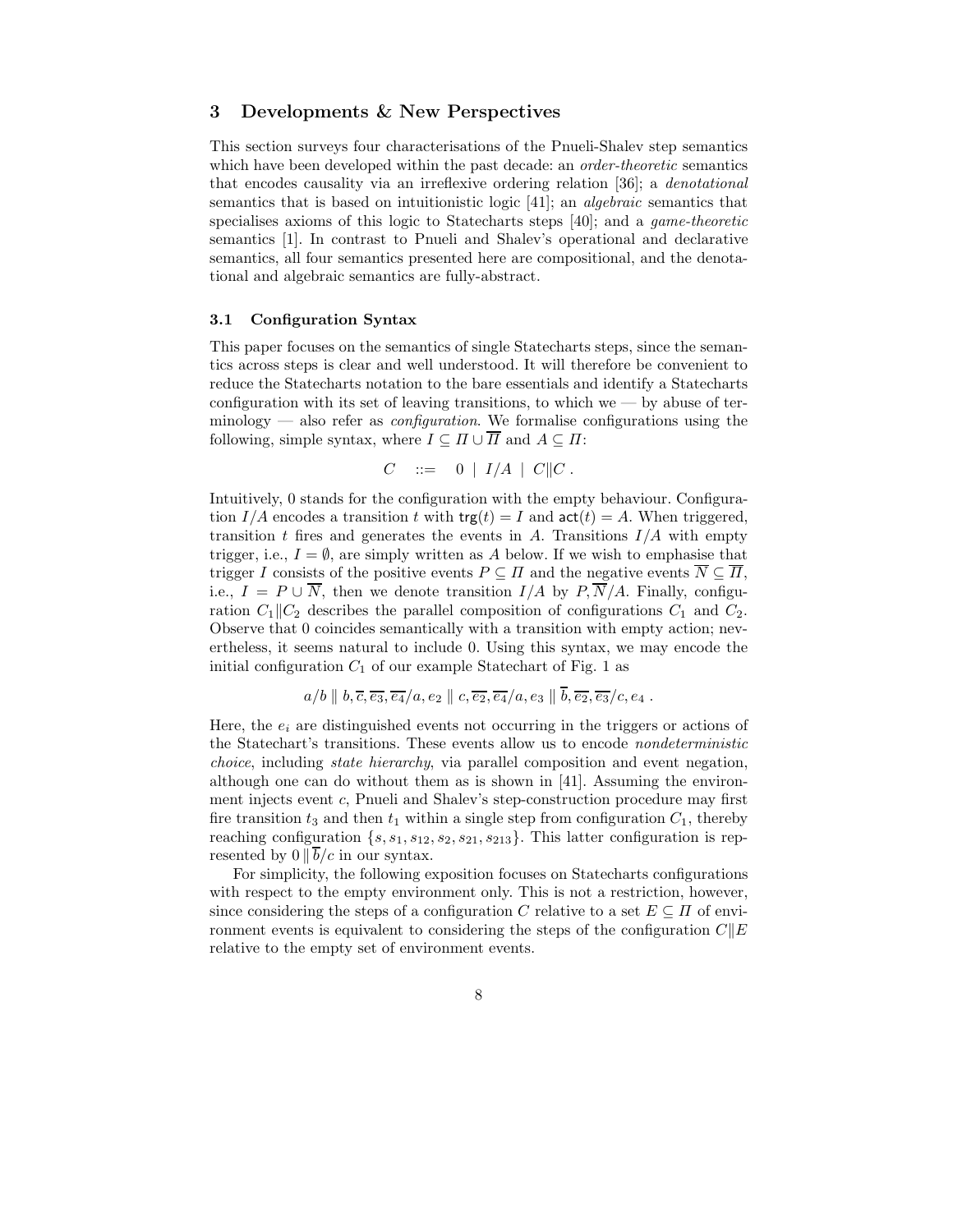#### 3.2 Order-Theoretic Perspective

The first results for turning Pnueli and Shalev's step construction into a compositional semantics for Statecharts were obtained by Uselton and Smolka [56], Levi [36], and Maggiolo-Schettini, Peron and Tini [43, 44]. They observed that Statecharts may be viewed as process terms in the style of process algebra, whose semantics is given by a compositional translation into labelled transition systems. Each transition represents a step of a configuration decorated with an action label specifying the synchronous interaction with the environment. It turned out that for this structured operational semantics to work, labels must be order-relational structures as opposed to simple first-order events, in order to encode sufficient causal information. In this section we recall the basic elements of this order-theoretic approach, following essentially the exposition of Levi in [36], albeit in a simplified form.

The set of *(causality)* labels  $\Sigma(\Pi)$ , or basic actions in the terminology of Levi, is the set of pairs  $(\ell, \prec)$ . Here,  $\ell \subseteq \Pi \cup \Pi$  is a *consistent* subset of positive or negative events, i.e.,  $\ell \cap \overline{\ell} = \emptyset$ , and  $A \prec B$  is an irreflexive and transitive causality ordering on subsets  $A, B \subseteq \ell$ , where  $B = \emptyset$  or  $B = \{b\}$  for  $b \in \Pi$ . Irreflexivity means that  $A \prec \{b\}$  implies  $b \notin A$ , and transitivity requires that, if  $A \prec \{b\}$  and  $b \in B \prec C$ , then  $(B \setminus \{b\}) \cup A \prec C$ .

Causality labels represent globally consistent and causally closed interactions that are composed from Statecharts transitions. Specifically, every transition  $t \in$ trans(C) leaving a configuration C induces a causality label  $lab(t) =_{df} (\ell_t, \prec_t)$ , where  $\ell_t =_{df} \text{trg}(t) \cup \text{act}(t)$  and  $\prec_t =_{df} \{\text{trg}(t) \prec_t \{e'\} : e' \in \text{act}(t)\}.$  It is assumed without loss of generality that transitions are nontrivial in the sense that  $\text{trg}(t) \cap$  $\text{act}(t) = \emptyset$  and, for no  $e \in \Pi$ , both  $e, \overline{e} \in \text{trg}(t) \cup \text{act}(t)$ . Then,  $\ell_t$  is consistent,  $\prec_t$  is irreflexive and, trivially, transitive. For instance, the transitions  $t_1 =_{df} a/b$ and  $t_2 =_{df} b, \overline{c}/d$  correspond to the labels  $\sigma_i =_{df} lab(t_i) = (\ell_i, \prec_i)$  with  $\ell_1 =$  ${a, b}, {a} \prec_1 {b}, \text{ and } \ell_2 = {b, \overline{c}, d} \text{ with } {b, \overline{c}} \prec_2 {d}.$  The joint execution of  $t_1$  and  $t_2$  would be the label  $\sigma_3 =_{df} (\ell_3, \prec_3)$  such that  $\ell_3 = \{a, b, \overline{c}, d\}$  with causalities  $\{a\} \prec_3 \{b\}$ ,  $\{b, \overline{c}\} \prec_3 \{d\}$  and  $\{a, \overline{c}\} \prec_3 \{d\}$ . Here, the last pair arises from the combined reaction of  $t_1$  triggering  $t_2$ ; its presence is enforced by transitivity of  $\prec_3$ .

As causality labels are compositional generalisations of transitions, each  $\sigma =$  $(\ell, \prec) \in \Sigma(\Pi)$  has an associated set of *trigger* and *action events*, viz.,  $\text{trg}(\sigma) =_{df} d\sigma$  ${e \in \ell \mid \neg \exists C \subseteq \ell \ldotp C \prec \{e\}\}$  and  $\textsf{act}(\sigma) =_{\text{df}} \ell \setminus \text{trg}(\sigma)$ . Thus, a transition  $t = I/A$ has  $\text{trg}(lab(t)) = I$  and  $\text{act}(lab(t)) = A$  as expected. For the label  $\sigma_3$  from above, we get  $\text{trg}(\sigma_3) = \{a, \overline{c}\}\$ and  $\text{act}(\sigma_3) = \{b, d\}\$ , which are the same trigger and action as in  $lab(t_4)$ , for  $t_4 =_{df} a, \overline{c}/b, d$ . However, the latter does not express the causality contained in  $\sigma_3$ , viz., that event b is a consequence of a alone, while d depends on both  $a$  and  $\overline{c}$ . It is this extra causality information which makes labels compositional:  $\sigma_3$  is the combined execution of  $t_1$  and  $t_2$  as opposed to  $t_4$ which is a single atomic transiton.

Labels, like transition sets, can be enabled or disabled by the environment. A consistent  $\ell \subseteq \Pi \cup \overline{\Pi}$  enables an action  $\sigma$  if  $\text{trg}(\sigma) \cap \Pi \subseteq \ell$  and  $\overline{\text{trg}(\sigma)} \cap \ell = \emptyset$ . It disables  $\sigma$  if  $\overline{\text{trg}(\sigma)} \cap \ell \neq \emptyset$ . For consistent and *complete* (or *binary*)  $\ell$ , i.e.,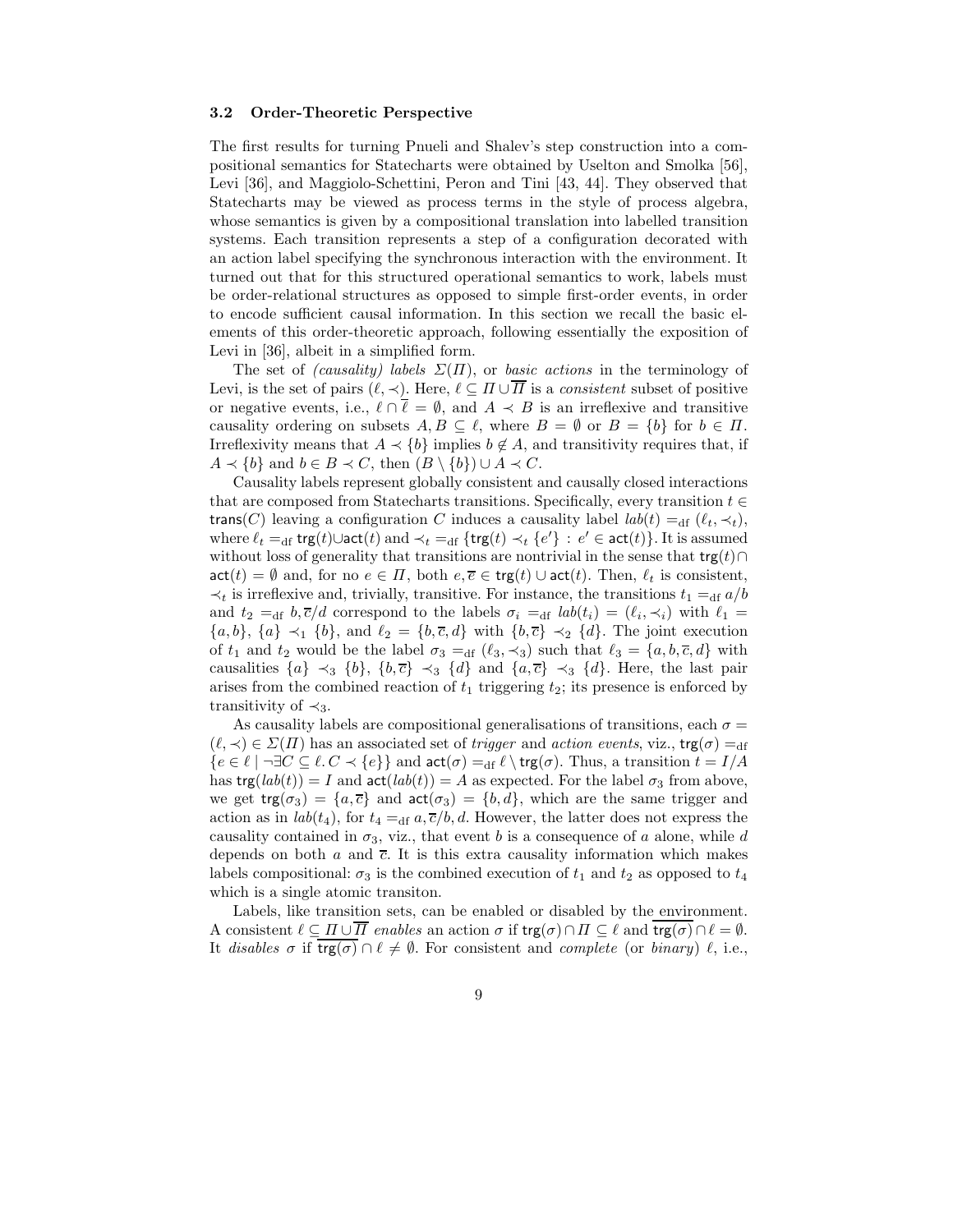$\Pi \subseteq \ell \cup \overline{\ell}$ , both notions are complementary. Note that if  $\emptyset$  enables  $\sigma$  then no trigger is needed to execute  $\sigma$ .

Next we define the operation of parallel composition between causality labels  $\sigma_1 = (\ell_1, \prec_1)$  and  $\sigma_2 = (\ell_2, \prec_2)$  to form the full causal and concurrent closure of all interactions coded in two orderings. Due to nondeterminism, the composition  $\sigma_1 \times \sigma_2$  does not yield a single causality label but rather a set of them. They are obtained as the maximal irreflexive and transitive sub-orderings of the transitive closure  $(\prec_1 \cup \prec_2)^+$ . Here, the transitive closure of  $\prec_1 \cup \prec_2$  is the smallest relation  $\prec$  with  $\prec_1 \cup \prec_2 \subseteq \prec$  such that, if  $A \prec \{b\}$  and  $b \in B \prec C$ , then  $(B \setminus \{b\}) \cup A \prec C$ . Now,  $(\ell, \prec) \in \sigma_1 \times \sigma_2$  if (i)  $\ell = \ell_1 \cup \ell_2$ , (ii)  $(\ell, \prec)$  is a causality label, and (iii)  $\prec$  is maximal in  $(\prec_1 \cup \prec_2)^+$ .

For example, we have  $lab(t_1) \times lab(t_2) = {\sigma_3}$ , where  $t_1, t_2$  and  $\sigma_3$  are as before, which confirms formally that  $\sigma_3$  is the composition of  $t_1$  and  $t_2$ . Note that Cond. (ii) implies that  $\ell_1 \cup \ell_2$  must be consistent. Hence,  $lab(\overline{\alpha}/b) \times lab(b/a) =$ ∅ which reflects the fact that both transitions can never be part of the same step due to global consistency. Cond. (iii) resolves cyclic dependencies: Consider actions  $lab(a/b) = (\{a, b\}, \prec_1), lab(b/c) = (\{b, c\}, \prec_2)$  and  $lab(c/a) = (\{c, a\}, \prec_3)$ ), which are consistent but their combined transitive closure  $(\prec_1 \cup \prec_2 \cup \prec_3)^+$ has reflexive cycles  $\{e\} \prec \{e\}$ , for  $e \in \{a, b, c\}$ . The maximal irreflexive and transitive sub-orderings are given by  $\sigma_4 =_{df} (\ell, \{a\} \prec \{b\} \prec \{c\}, \{a\} \prec \{c\}),$  $\sigma_5 =_{df} (\ell, \{b\} \prec \{c\} \prec \{a\}, \{b\} \prec \{a\}), \sigma_6 =_{df} (\ell, \{c\} \prec \{b\} \prec \{a\}, \{c\} \prec \{a\}),$ where  $\ell = \{a, b, c\}$ . Then,  $\text{lab}(a/b) \times \text{lab}(b/c) \times \text{lab}(c/a) = \{\sigma_4, \sigma_5, \sigma_6\}$  which describes the three ways in which transitions  $a/b$ ,  $b/c$  and  $c/a$  can partake in the same step. They show that the environment needs to provide at least one of the triggers trg( $\sigma_4$ ) = {a}, trg( $\sigma_5$ ) = {b} or trg( $\sigma_6$ ) = {c} to generate the combined action  $\textsf{act}(\sigma_4) = \{b, c\}$ ,  $\textsf{act}(\sigma_5) = \{c, a\}$  or  $\textsf{act}(\sigma_6) = \{a, b\}$ , respectively.

We can now define the initial causality labels of a configuration  $C$  presented as a one-step reaction relation  $C \mapsto \sigma$ , for  $\sigma \in \Sigma(\Pi)$ , by induction on C:

- $0 \mapsto (\ell, \emptyset)$  for all binary  $\ell \subseteq \Pi \cup \overline{\Pi}$ ;
- $-t \mapsto lab(t)$ , and  $t \mapsto (\ell, \emptyset)$  for all binary  $\ell \subseteq \Pi \cup \overline{\Pi}$  which disable  $lab(t)$ .
- $-C_1 \mapsto \sigma_1$  and  $C_2 \mapsto \sigma_2$  implies  $C_1 \parallel C_2 \mapsto \sigma$  for all  $\sigma \in \sigma_1 \times \sigma_2$ .

Observe that transitions not only generate *active* steps  $t \mapsto lab(t)$  but also passive, or idle, steps  $t \mapsto (\ell, \emptyset)$  with  $\text{trg}(lab(t)) \cap \ell \neq \emptyset$  in which they are disabled. This resolves conflicting choices and introduces internal nondeterminism. For example, although  $lab(\overline{\overline{a}}/b) \times lab(\overline{\overline{b}}/a) = \emptyset$ , there are active and passive steps  $\overline{a}/b \mapsto lab(\overline{a}/b)$  and  $\overline{b}/a \mapsto (\{\overline{a}, b\}, \emptyset)$ , respectively, which combine  $lab(\overline{a}/b) \times$  $(\{\overline{a}, b\}, \emptyset) = \{ lab(\overline{a}/b) \}.$  Symmetrically, there is a passive step  $\overline{a}/b \mapsto (\{a, \overline{b}\}, \emptyset)$ and active step  $b/a \mapsto lab(b/a)$  giving  $({a, b}, \emptyset) \times lab(b/a) = {lab(b/a)}$ .

The following theorem is a key result of Levi [36]:

**Theorem 2 (Correctness & Completeness).** If  $C$  is a configuration and  $A \subseteq \Pi$ , then A is a Pnueli-Shalev step response of C if and only if there exists a causality label  $\sigma$  with  $C \mapsto \sigma$  such that  $\emptyset$  enables  $\sigma$  and  $A = \mathsf{act}(\sigma)$ .

Levi defines the labelled transition system across all steps  $C_i \stackrel{\sigma:\kappa}{\mapsto} C_{i+1}$  of a Statechart, compositionally in the full syntax including choice and hierarchy.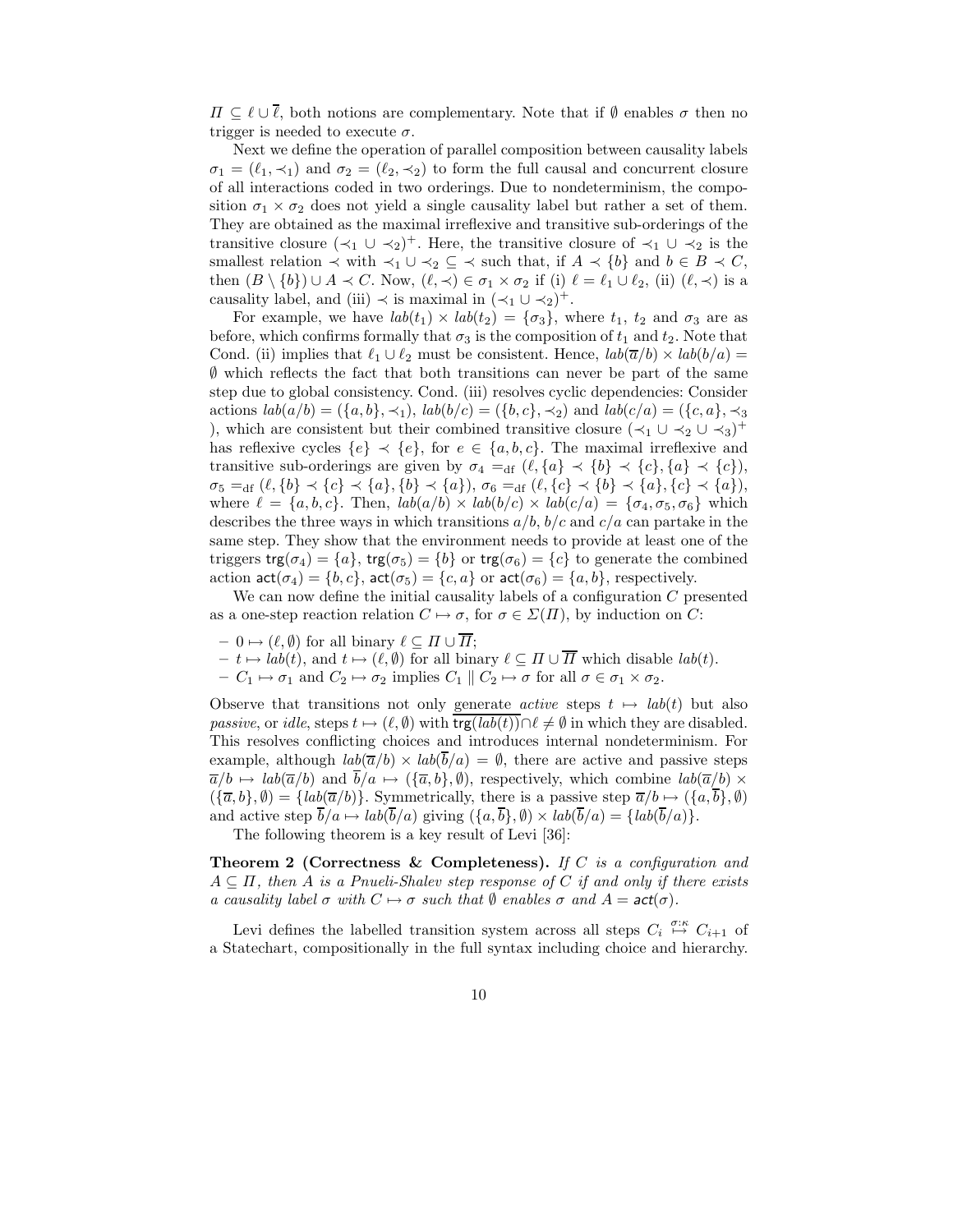The additional flag  $\kappa \in {\bar{\epsilon}, \epsilon}$  in Levi's label indicates if the step is idle or nonidle. These flags are needed for compositionality with respect to choice, which is not part of the syntax considered here. Without the flag both 0 and  $a/\emptyset$ , say, would have the same initial labels, viz.  $({a}, \emptyset)$  and  $({\overline{a}}, \emptyset)$ , and thus be semantically indistinguishable. However, they induce different behaviour in the context  $\left(\cdot + \frac{\emptyset}{b}\right) \|\emptyset/a$ : The configuration  $(0 + \frac{\emptyset}{b}) \|\emptyset/a$  must always produce events  $\{a, b\}$ , whereas in  $(a/\emptyset + \emptyset/b)$   $\emptyset/a$  the transition  $\emptyset/b$  can be preempted by  $a/\emptyset$  making a step on its own triggered by the parallel transition  $\emptyset/a$  in the context. Hence,  $(a/\emptyset + \emptyset/b)$   $\emptyset/a$  not only has the response  $\{a, b\}$  but also  ${a}$ . Levi's flags avoid the confusion between 0 and  $a/\emptyset$  since the initial step  $0 \mapsto (\{a\}, \emptyset) : \overline{\varepsilon}$  of the former is idle while the intial step  $a/\emptyset \mapsto (\{a\}, \emptyset) : \varepsilon$  of the latter is non-idle.

Further, Levi presents a compositional  $\mu$ -calculus verification system for these labelled transition systems [36]. However, no congruence and full-abstraction results are proven. In the work of Maggiolo-Schettini, Peron, Tini [43, 44], a similar order-theoretic refinement for Pnueli-Shalev semantics, as well as for the modified semantics mentioned in Sec. 2.2, is developed, together with congruence results for several behavioural preorders. It has been shown by Lüttgen, von der Beeck and Cleaveland [38] that the two levels of the order-theoretic semantics, i.e., configurations and causality labels  $\Sigma(\Pi)$ , can also be flattened into a single labelled transition system with first-order labels in which special clock transitions mark the beginning and end of a step.

# 3.3 Denotational Perspective

While Pnueli and Shalev's declarative step semantics corresponds to their operational step semantics, it is not denotational because it lacks compositionality as an interaction with the environment is only allowed at the beginning of a step but not during a step. The denotational perspective presented in this section does away with this shortcoming.

Interaction steps. The idea is to read a configuration  $C$  of a Statechart as a specification of a set of interaction steps between the Statechart and all its possible environments. This set is nonempty since one may always construct an environment that disables those transitions in  $C$  that would cause a global inconsistency and, thus, failure in the sense of Pnueli and Shalev. Formally, an interaction step is a monotonic sequence  $M = (M_0, M_1, \ldots, M_n)$  of reactions  $M_i \subseteq \Pi$ , where  $M_{i-1} \subsetneq M_i$  for all i. Each reaction contains events representing both environmental input and the Statechart's response. Intuitively, by the requirement for monotonicity, such a sequence extends the communication potential between the Statechart and its environment, until this potential is exhausted.

An interaction step is best understood as a separation of a Pnueli-Shalev step response  $M_n$ . Each  $M_i$  extends  $M_{i-1}$  by new environmental stimuli plus the Statechart's response to these. Here, responses are computed according to Pnueli and Shalev, except that events not contained in  $M_n$  are assumed to be absent in  $M_i$ . In this way, global consistency is interpreted as a logical specification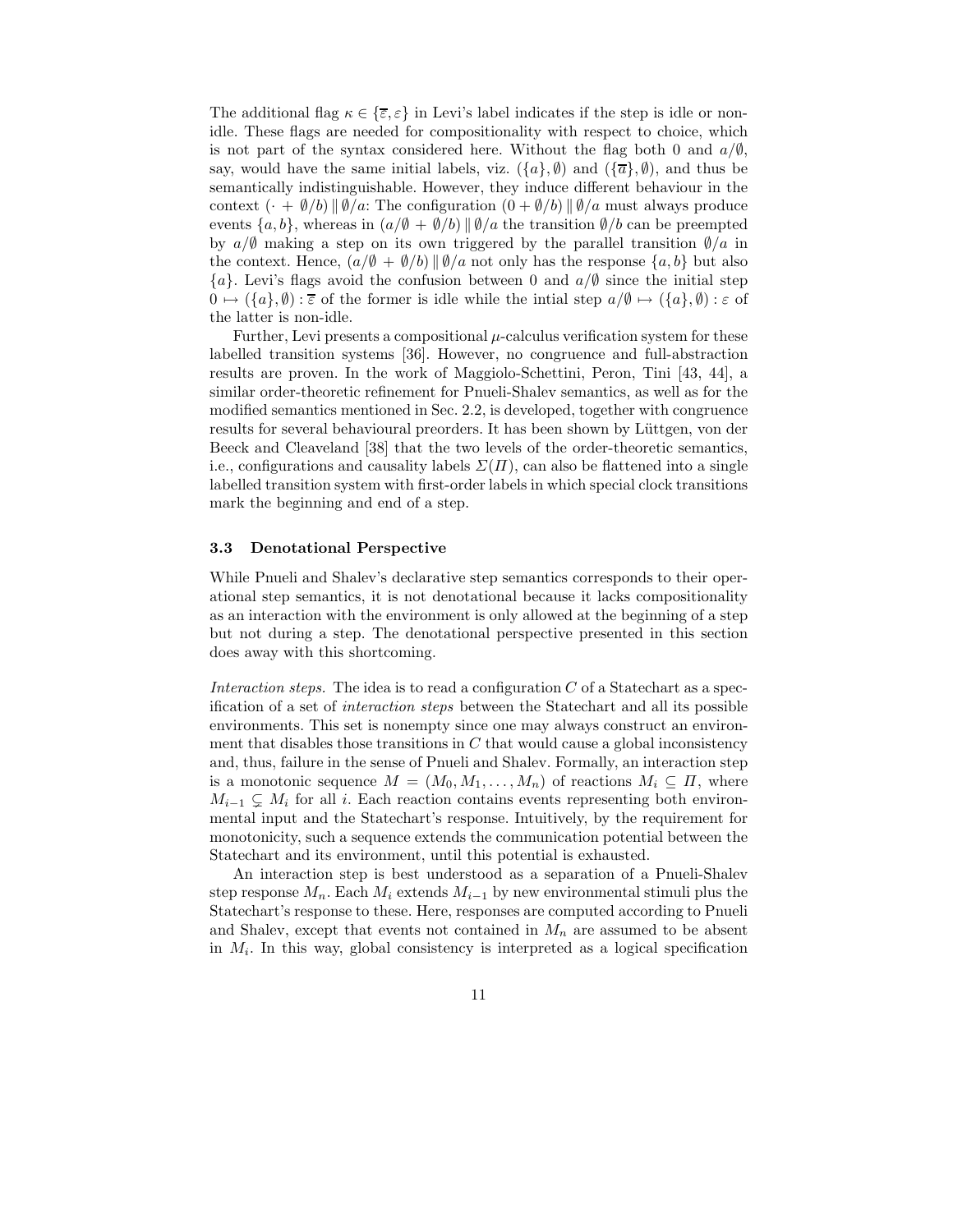of the full interaction step M and not only relative to a single reaction  $M_i$ . In other words, each interaction step separates a Pnueli-Shalev step response into causally closed sets of events. Each passage from  $M_{i-1}$  to  $M_i$  represents a non-causal "step" triggered by the environment. This creates a separation between  $M_{i-1}$  and  $M_i$  in the spirit of Pnueli and Shalev: as all events generated by the transitions enabled under  $M_{i-1}$  are contained in  $M_{i-1}$ , their intersection with  $M_i \setminus M_{i-1}$  is empty.

Interpreting configurations, logically. Transitions  $P, \overline{N}/A$  of the considered configuration C are interpreted on interaction steps  $M = (M_0, M_1, \ldots, M_n)$  as follows. For each  $M_i$ , either (1) all events in A are also in  $M_i$ , or (2a) one or more events in A are not in  $M_i$  and  $P \nsubseteq M_i$ , or (2b) one or more events in A are not in  $M_i$ , and some event  $e \in N$  is in  $M_j$  for some  $i \leq j \leq n$ . Intuitively, case (1) corresponds to the situation in which the transition is enabled and thus fires, or where the environment ensures that all events of the transition's action are provided. Cases (2a) and (2b) correspond to the situation where the transition is not enabled since not all positive trigger events are present (2a), or not all negative trigger events are absent because they are provided later in the sequence (2b). Case (2b) ensures that, as desired above, global consistency is enforced over the whole interaction step M.

Remarkably, this interpretation corresponds exactly to the one of intuitionistic logic [14] when reading negative events  $\bar{e}$  as  $\neg e$ , and transition slashes "/" as logical implication. The composition of events in triggers or actions, as well as parallel composition " $\parallel$ " on configurations, may simply be understood as conjunction, and our interaction steps  $M$  are nothing but linear Kripke structures. This correspondence with propositional intuitionistic logic over linear Kripke structures leads us to a general semantic relation  $\models$ , namely the logical satisfaction relation. Formally, an interaction step  $M = (M_0, M_1, \ldots, M_n)$  satisfies configuration C, in signs  $M \models C$ , if  $M, i \models C$  for all  $0 \leq i \leq n$ , where

$$
M, i \models 0 \qquad always
$$
  
\n
$$
M, i \models I/A \qquad \text{if } (I \cap \Pi \subseteq M_i \text{ and } \overline{(I \cap \overline{\Pi})} \cap M_n = \emptyset) \text{ implies } A \subseteq M_i
$$
  
\n
$$
M, i \models C_1 || C_2 \quad \text{if } M, i \models C_1 \text{ and } M, i \models C_2.
$$

If  $M \models C$  we also say that M is an *(interaction)* model of C. The above definition is a shaved version of the standard semantics of propositional intuitionistic logic [14]. Configuration 0 is identified with *true* and, if  $I = \emptyset$  for a transition  $I/A$ , the semantics of  $I/A$  reduces to  $A \subseteq M_i$ . Now we have  $M \models C$  if and only if  $C$  is valid in the linear Kripke structure  $M$ . Note that for interaction steps of length one, the notions of interaction model and classical model coincide, and we simply write  $M_1$  for  $(M_1)$ .

Response models. The step responses of a configuration  $C$  in the sense of Pnueli and Shalev are now exactly those interaction models M of C of length one, called response models, that are not suffixes of interaction models  $N=(N_0, \ldots, N_m, M)$ of C with  $m \geq 0$ . If such a singleton interaction model was suffix of a longer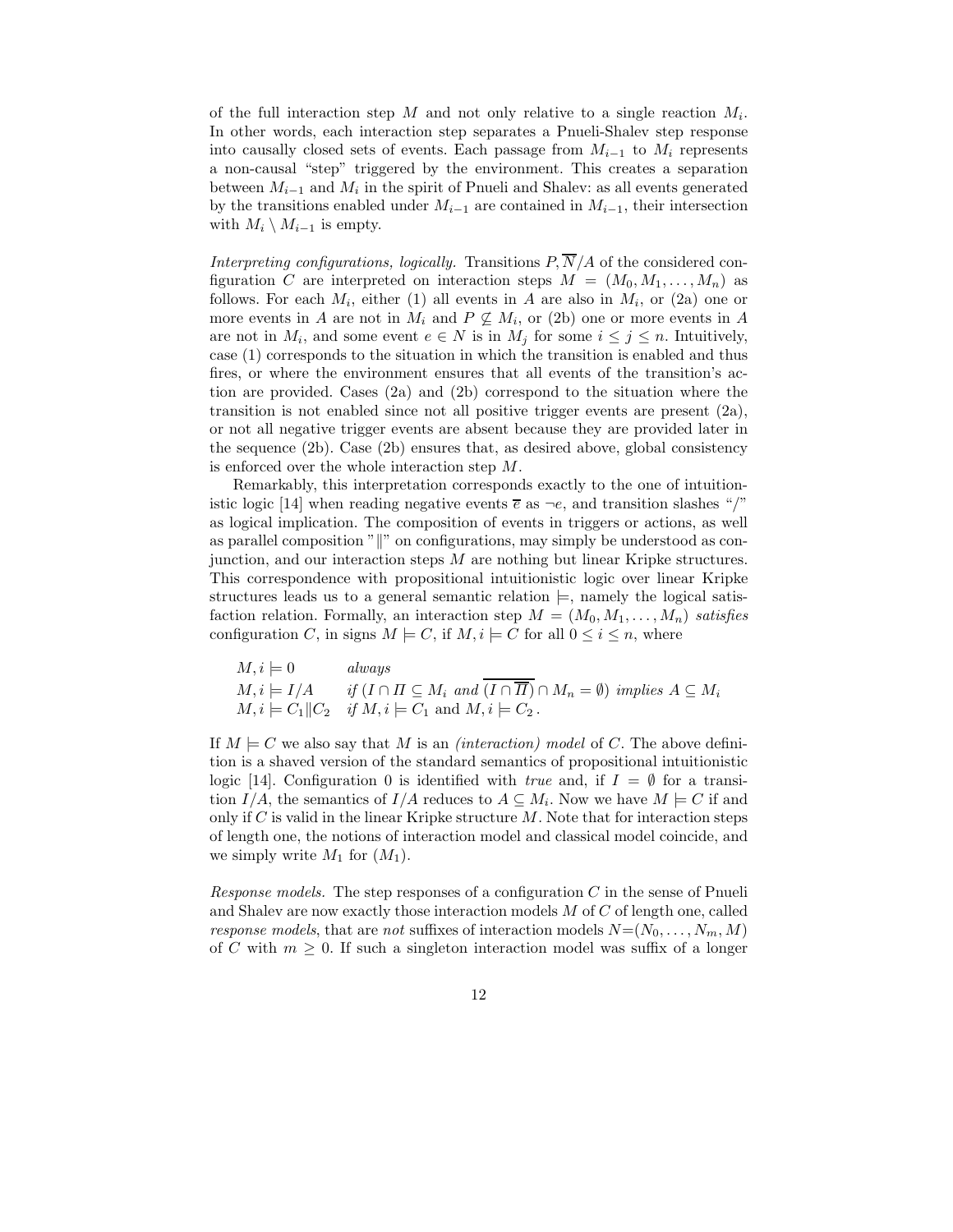interaction model, then — according to the argumentation above — the reaction would be separable and hence not causal. Thus, we have the following theorem which is proved in [41]:

**Theorem 3 (Correctness & Completeness).** If C is a configuration and M  $\subseteq$   $\Pi$ , then M is a Pnueli-Shalev step response of C if and only if M is a response model of C.

We illustrate our notion of response model by means of a few examples:

- Firstly, consider the configuration  $\overline{a}/b$  which exhibits the Pnueli-Shalev step response  $\{b\}$  for the empty environment. Indeed,  $\{b\}$  is a response model, i.e., a model and not a suffix of a longer interaction model. The only possibility would be the interaction step  $(\emptyset, \{b\})$ , but this is not an interaction model since  $(\emptyset, \{b\}), 0 \not\models \overline{a}/b$ : by definition, we have to consider  $\emptyset \subseteq \emptyset$  and  $\{a\} \cap$  $\{b\} = \emptyset$  implies  $\{b\} \subseteq \emptyset$ , and this implication is false because  $b \notin \emptyset$ .
- Secondly, configuration  $C_2 =_{df} \overline{a}/b \parallel b/a$  has no response model. Although  ${a, b}$  is a classical model of  $C_2$ , it may be left-extended to the interaction model  $(\emptyset, \{a, b\})$ . Note in particular that  $(\emptyset, \{a, b\})$ ,  $0 \models \overline{a}/b$ : by definition, we have to consider  $\emptyset \subseteq \emptyset$  and  $\{a\} \cap \{a,b\} = \emptyset$  implies  $\{b\} \subseteq \emptyset$ , and this implication trivially holds. In other words, event  $a$  is absent at position 0 of the interaction step  $(\emptyset, \{a, b\})$  since it is added later in the step, namely at position 1, and thus is not absent.
- Thirdly, consider configuration  $C_3 =_{df} a/b \parallel b/a$  with its Pnueli-Shalev step response  $\emptyset$ . It is easy to see that  $\emptyset$  is trivially a response model. In contrast, the set  $\{a, b\}$  — while being a classical model of  $C_3$  — is not a response model since the suffix extension  $(\emptyset, \{a, b\})$  is an interaction model of  $C_3$ .
- Fourthly, configuration  $\overline{a}/b \|\overline{b}/a$  offers two response models, namely  $\{a\}$ and  $\{b\}$ , which are exactly the configuration's Pnueli-Shalev step responses. As in the example regarding configuration  $C_2$  above, neither response model can be left-extended to an interaction model of length greater than one.

Full abstraction. The interaction models of a configuration  $C$  encode all possible interactions of C with all its environments and nothing more. Firstly, any differences between the interaction models of C are differences in the interactions of C with its environments and thus can be observed. Secondly, any observable difference in the interaction of  $C$  with its environments should imply a difference in the interaction models, and this holds by the very construction of interaction models. Therefore, the above interaction step semantics provides the desired compositional and fully abstract semantics for Pnueli-Shalev steps:

Theorem 4 (Compositionality & Full Abstraction). Let  $C_1, C_2$  be configurations. Then,  $C_1$  and  $C_2$  have the same interaction models if and only if, for all configurations  $C_3$ , the parallel configurations  $C_1||C_3$  and  $C_2||C_3$  have the same Pnueli-Shalev step responses.

The proof of this theorem can be found in [41], where interaction steps are called sequence structures and where interaction models are referred to as sequence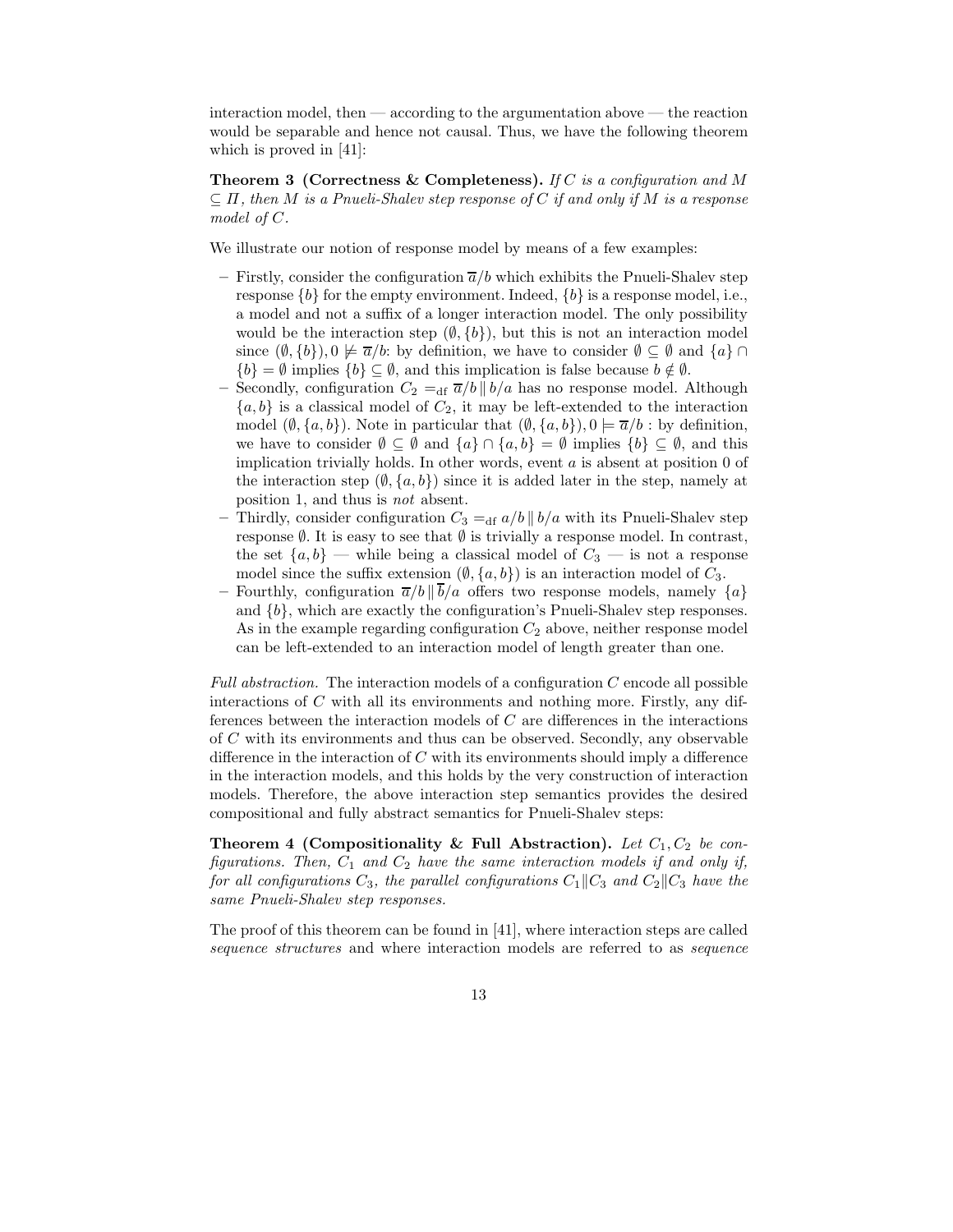models. Most notably, the proof shows that it is sufficient to consider interaction models of lengths 1 and 2 only. This leads to a strategy for implementation, e.g., via encoding such interaction models using binary decision diagrams [13]. Finally, it should be remarked that the denotational approach has been generalised from single-step configurations to a full Statecharts language in [39].

### 3.4 Algebraic Perspective

We now turn to characterising the Pnueli-Shalev step semantics, or more precisely the largest congruence contained in equality on step responses, in terms of axioms. These are derived from general axioms of propositional intuitionistic formulas over linear Kripke models. Thus, the algebraic characterisation presented here is closely related to the above denotational characterisation.

Table 1. Axiom system for the Pnueli-Shalev step semantics

| (A1) | $C_1 \, \  C_2 = C_2 \, \  C_1$                                                                                              |                                                     |
|------|------------------------------------------------------------------------------------------------------------------------------|-----------------------------------------------------|
| (A2) | $(C_1 \  C_2) \  C_3 = C_1 \  (C_2 \  C_3)$                                                                                  |                                                     |
| (A3) | $C \parallel C = C$                                                                                                          |                                                     |
| (A4) | $C\parallel 0 = C$                                                                                                           |                                                     |
| (B1) | $P,I/P=0$                                                                                                                    |                                                     |
| (B2) | $I/A \, \ \, I/B = I/(A \cup B)$                                                                                             |                                                     |
| (B3) | $I/A = I/A    I,J/A$                                                                                                         |                                                     |
| (B4) | $I/A \parallel A, J/B = I/A \parallel A, J/B \parallel I, J/B$                                                               |                                                     |
| (B5) | $P, \overline{N}/A = 0$                                                                                                      | if $P \cap N \neq \emptyset$                        |
| (C1) | $P, \overline{N}/A = P, \overline{N}/A, B$                                                                                   | if $N \cap A \neq \emptyset$                        |
| (C2) | $P, \overline{N}/A = P, e, \overline{N}/A \parallel P, \overline{N}, \overline{e}/A$                                         | if $N \cap A \neq \emptyset$                        |
| (C3) | $I, \overline{N}/B \parallel P, \overline{N}/A = \{I, \overline{N}, \overline{e}/B : e \in P\} \parallel P, \overline{N}/A,$ | if $N \cap A \neq \emptyset$ and $P \neq \emptyset$ |

Our axioms system is displayed in Table 1, where  $A, B, N, P \subseteq \Pi, I, J \subseteq$  $\Pi \cup \overline{\Pi}$  and  $e \in \Pi$ , and where  $C, C_1, C_2, C_3$  are configurations. Axioms (A1)– (A4) are fairly natural, and we thus concentrate on explaining the remaining, more interesting axioms. Axiom (B1) describes that, if the firing of a transition merely reproduces in its action some of the events required by its trigger, then we might just as well not fire the transition at all. As a special case,  $I/\emptyset = 0$ . Axiom (B2) encodes that two transitions with the same trigger will always fire together and produce the events in both of their actions. Axiom (B3) states that, by adding in parallel to a transition  $I/A$  a transition I,  $J/A$  with the same action A but additional trigger events J, the behaviour remains unchanged. Logically speaking, "guarding" via a trigger is a weakening operation.

Axiom (B4) is a version of the cut rule known from logic and reflects the chain-reaction character of firing transitions. The left-hand side  $I/A \parallel A$ ,  $J/B$ represents a situation in which there is a transition  $A, J/B$  that is waiting, among other preconditions  $J$ , for the events in  $A$  that will be produced when transition  $I/A$  fires. Hence, it is safe to add transition I,  $J/B$  to the right-hand side. Axiom  $(B5)$  deals with inconsistencies in triggers. If an action  $A$  is guarded by a trigger  $P, \overline{N}$  in which some event is required to be both present and absent,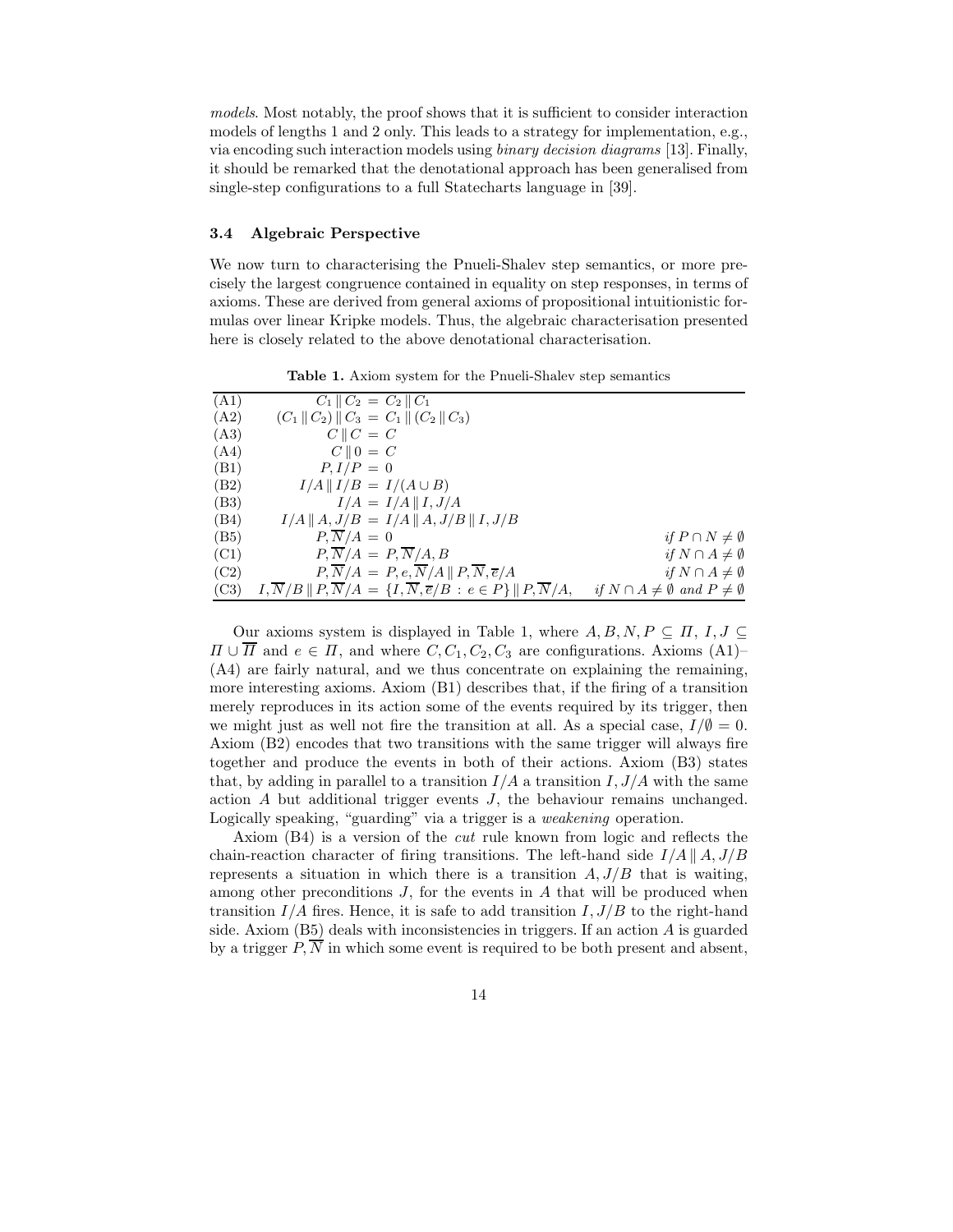i.e.,  $P \cap N \neq \emptyset$ , then this transition will never become enabled and is thus equivalent to 0.

The remaining Axioms  $(C1)$ – $(C3)$  are concerned with conflicts between the trigger and action of a transition. They axiomatise the effect of transitions that produce a failure under certain trigger conditions. More precisely, these axioms involve a transition  $P, \overline{N}/A$  with  $N \cap A \neq \emptyset$ , whose firing leads to a global inconsistency. Such a transition rejects the completion of all steps in which its trigger  $P, \overline{N}$  is true. Thus, since  $P, \overline{N}/A$  can never fire in a consistent way, the step construction cannot terminate in a situation in which trigger  $P, \overline{N}$  holds true. In other words, whenever all events in  $P$  have become present, the step construction must continue until at least one event in  $N$  is present in order to inactivate the transition. If this does not happen, the step construction fails. Axioms (C1)–(C3) formalise three different consequences of this.

Axiom (C1) reflects the fact that, since  $P, \overline{N}/A$  can never contribute to a completed step if  $N \cap A \neq \emptyset$ , we may add arbitrary other events B to its action, without changing its behaviour. Logically, this axiom corresponds to the laws  $e \wedge \neg e \equiv \text{false}$  and  $\text{false} \supset B \equiv \text{true}$ , for any B. Axiom (C2) offers a second way of reading the inconsistency between triggers and actions. Since at completion time any event e is either present or absent, the same rejection that  $P, \overline{N}/A$ produces can be achieved by  $P, \overline{N}, e/A \parallel P, \overline{N}, \overline{e}/A$ . This is because if e is present at completion time, then  $P, \overline{N}, e/A$  raises the failure; if e is absent, then  $P, \overline{N}, \overline{e}/A$ does the job. This is essentially the law  $\neg e \land \neg \neg e \equiv false$  in logic. It is important to observe that the side condition  $N \cap A \neq \emptyset$  is necessary: For example,  $\emptyset/A$ is different from  $e/A \|\overline{e}/A\|$  because in a parallel context  $A/e$  the latter fails (no step) while the former has the response  $A \cup \{e\}.$ 

Finally, consider Axiom (C3). Instead of saying that  $P, \overline{N}/A$  generates a failure if all events in  $P$  are present and all events in  $N$  are absent, we might say that, if all events in  $N$  are absent, then at least one of the events in  $P$  must be absent, provided the step under consideration is to be completed without failure. But then any parallel component of the form  $I, \overline{N}/B$  can be replaced by the parallel composition  $\left|\left\{I, \overline{N}, \overline{e}/B : e \in P\right\}\right|$ . The reason is that, if  $I, \overline{N}/B$ fires at all in the presence of transition  $P, \overline{N}/A$ , then at least one of the weaker transitions  $I, \overline{N}, \overline{e}/C$  will be able to fire at some point, depending on which of the events in  $P \neq \emptyset$  it is that will be absent to avoid failure. Again there is a logic equivalent for this, namely the law  $\neg (p_1 \land p_2) \equiv \neg p_1 \lor \neg p_2$  that holds for linear Kripke structures. Last, but not least, it is important to note that configuration  $P, \overline{N}/A$ , for  $N \cap A \neq \emptyset$ , is not the same as configuration 0, since the former inevitably produces a failure if its trigger is true, while 0 does not respond at all.

**Theorem 5 (Correctness & Completeness).**  $C_1 = C_2$  can be derived from the axioms of Table 1 via standard equational reasoning if and only if, for all interaction steps  $M, M \models C_1$  iff  $M \models C_2$ .

A proof of this theorem be found in [40]. In that paper, a more general syntax for configurations has been employed in which transition actions may be arbitrary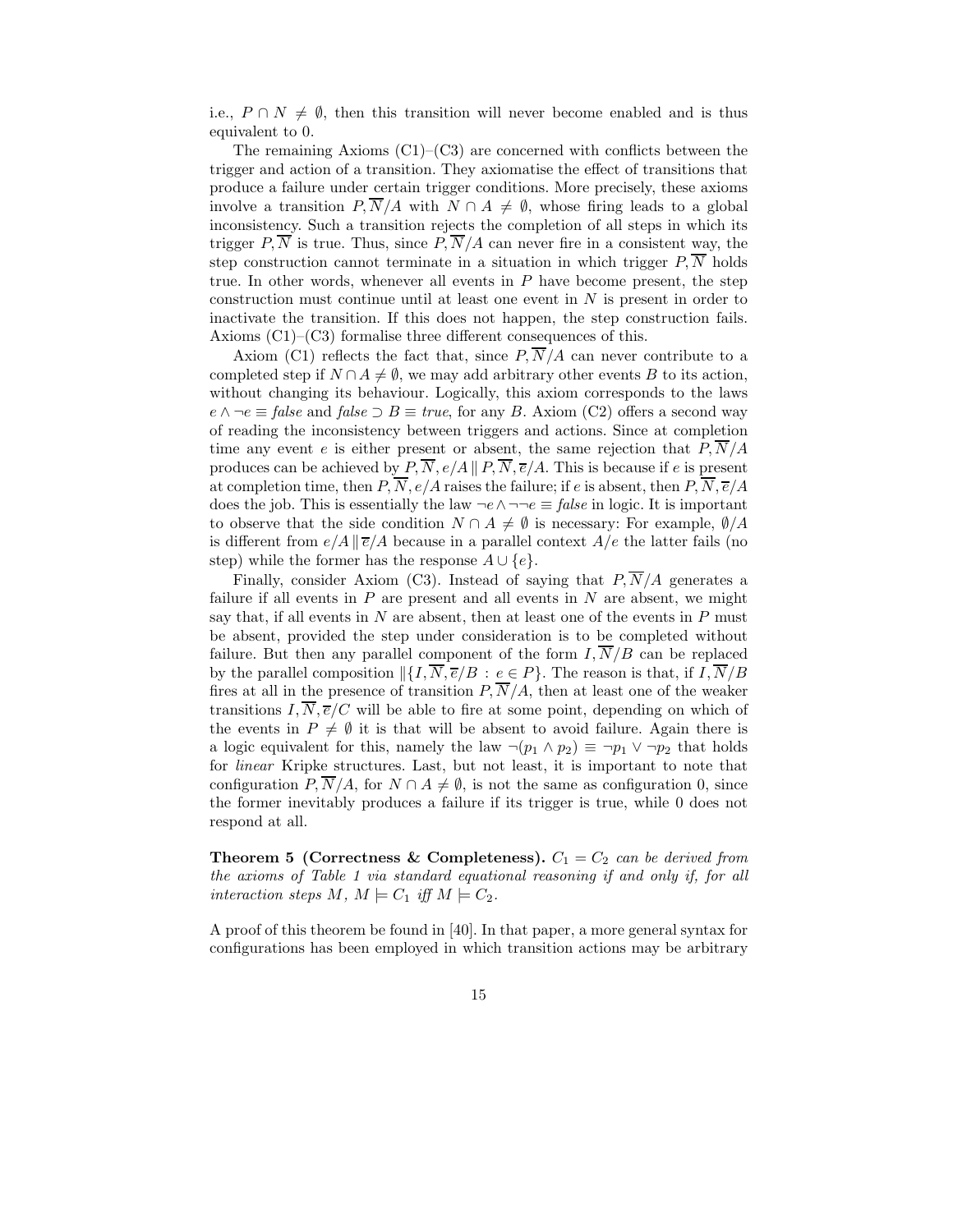configurations. Last, but not least, it should be remarked that Axioms (B3) and  $(C1)$ – $(C3)$  are unsound for Maggiolo-Schettini, Peron and Tini's variant of the Pnueli-Shalev step semantics [43].

#### 3.5 Game-Theoretic Perspective

During the 1990s, a promising alternative to the traditional operational and denotational semantics of programming languages emerged. Game-theoretic models, which had long been used in descriptive set theory, economics and engineering control theory, were identified as a surprisingly powerful setting for dealing with system-environment interactions in a compositional fashion. For example, in the semantics of discrete reactive systems, games were applied to capture notions of refinement sensitive to input/output causality [3]. More specifically on the topic of this paper, it has been demonstrated that 2-player positional games provide a natural way of characterising different step semantics in synchronous programming. Game theory handles cyclic causal dependencies of non-monotonic behaviours by accounting for the system and environment dichotomy through the binary polarity of player and opponent. The swapping of roles gives constructive meaning to negation, and different forms of winning conditions generate different response semantics with varying degrees of constructiveness [2, 1].

In the following let us recall the main result from [1] as it applies to the Pnueli-Shalev semantics. To this end we first introduce the notion of a maze as the game equivalent of a configuration. A maze is a labelled transition system  $M = (\mathsf{S}_\iota, \mathsf{S}_\tau, \xrightarrow{\iota} , \xrightarrow{\tau})$  consisting of disjoint sets of *visible rooms*  $\mathsf{S}_\iota$  and *secret* rooms  $S_{\tau}$ , together with accessibility relations  $\stackrel{\gamma}{\longrightarrow} \subseteq S \times S$  between rooms  $S =$  $\mathsf{S}_\iota \cup \mathsf{S}_\tau$  with two possible labels  $\gamma \in \{\iota, \tau\}$ . The transitions represent valid moves or *corridors*; a transition  $m \stackrel{\iota}{\longrightarrow} m'$  corresponds to a visible corridor connecting room m with m', whereas  $m \stackrel{\tau}{\longrightarrow} m'$  is a secret corridor. Designating a room or corridor as secret makes it unobservable, i.e., abstracts from it semantically.

A maze M acts as the game board on which two players A and B compete with each other to conquer rooms by taking alternate turns in moving along the corridors. When the play enters a room  $m$  in which player  $A$  receives the turn, then  $m$  becomes part of  $A$ 's territory. If  $A$  now moves to some connected room m' through a visible corridor  $m \stackrel{\tilde{\iota}}{\longrightarrow} m'$ , then A must hand over to B who then plays from  $m'$ . On the other hand, if A moves along a secret corridor  $m \stackrel{\tau}{\longrightarrow} m'$ , then A keeps their turn and continues to play from m'. Room m may later be revisited in the play and, depending on who has the turn then,  $m$  may either fall to the other player  $B$ , or possession of m is perpetuated by  $A$ . We assume that the players use positional and consistent strategies. A strategy is a function that determines the next move of a player at every stage of a play in which they receive the turn. A strategy is *positional* if the decision only depends on the room from which the move is made, and not on the history of the play. This implies that every time a player receives the turn in a given room, they will take the same corridor out of it. A strategy is called *consistent* if all the positions ever occupied by a player are never lost to the opponent, and also if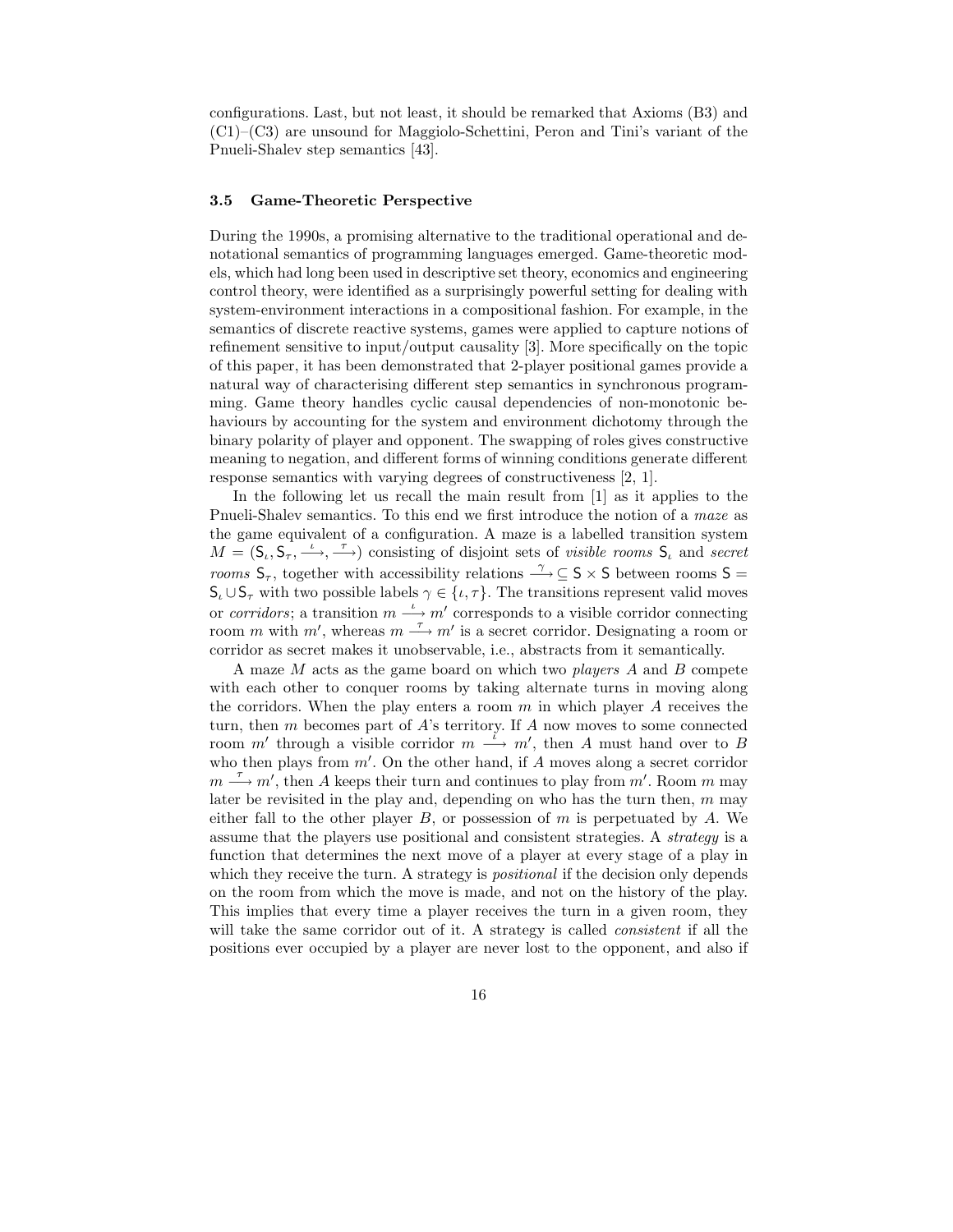the player never enters a room left to the opponent. A consistent strategy keeps player A safely within a region  $R_A \subseteq S$ , while at the same time it ensures that the opponent is confined to a region  $R_B \subseteq S$  from which they cannot escape.

In general, the objective of the game is that of defending regions  $(R_A, R_B)$ , called front lines, according to a given winning condition. The winning condition that we are interested in here is reactiveness. A strategy is reactive if the player always eventually hands over to the opponent to make them appear in a visible room or get stuck in a secret room. We say that A defends front line  $(R_A, R_B)$  if A has a positional and consistent reactive strategy for all plays starting from  $R_A$ with A as the first player, and from  $R_B$  where B is the first to move. Reactive strategies permit infinite plays but require the player to be reactive in the sense that they are never embarrassed about a move when challenged and always generate a proper response (i.e., hand over to the opponent in a visible room) in finite time, though we do not insist that the player can stop the opponent from ever challenging again. In analogy with evaluation strategies in functional programming such defensible front lines are called lazy [1].

With every configuration C we associate a maze  $M_C$  such that the events  $\Pi$ correspond to the visible rooms  $S_l$  and transitions trans(C) to secret rooms  $S_{\tau}$ . The two sets  $(R_A, R_B)$  of a front line for  $M_C$  constitute a possible reactive response of C such that  $R_A$  and  $R_B$  will contain events that are present and absent, respectively. It turns out that the maximal lazy front lines of  $M_C$  are essentially the synchronous step responses of  $C$  as conceived by Pnueli and Shalev.



The maze  $M_C$  is obtained by observing that a transition  $t = P, \overline{N}/A$  of C expresses the fact that action  $a \in A$  is caused to be in  $R_A$  (i.e., present) if, for all  $c \in P$ , c is in  $R_A$  and, for all  $\overline{b} \in \overline{N}$ , b is in  $R_B$ . This conjunction can be modelled canonically by considering the transition  $t$  as an intermediate (secret) room and by adding (i) a visible corridor between each  $a \in A$  and t; (ii) a visible corridor between t and each  $c \in R_A$ ; and (iii) a secret corridor between t and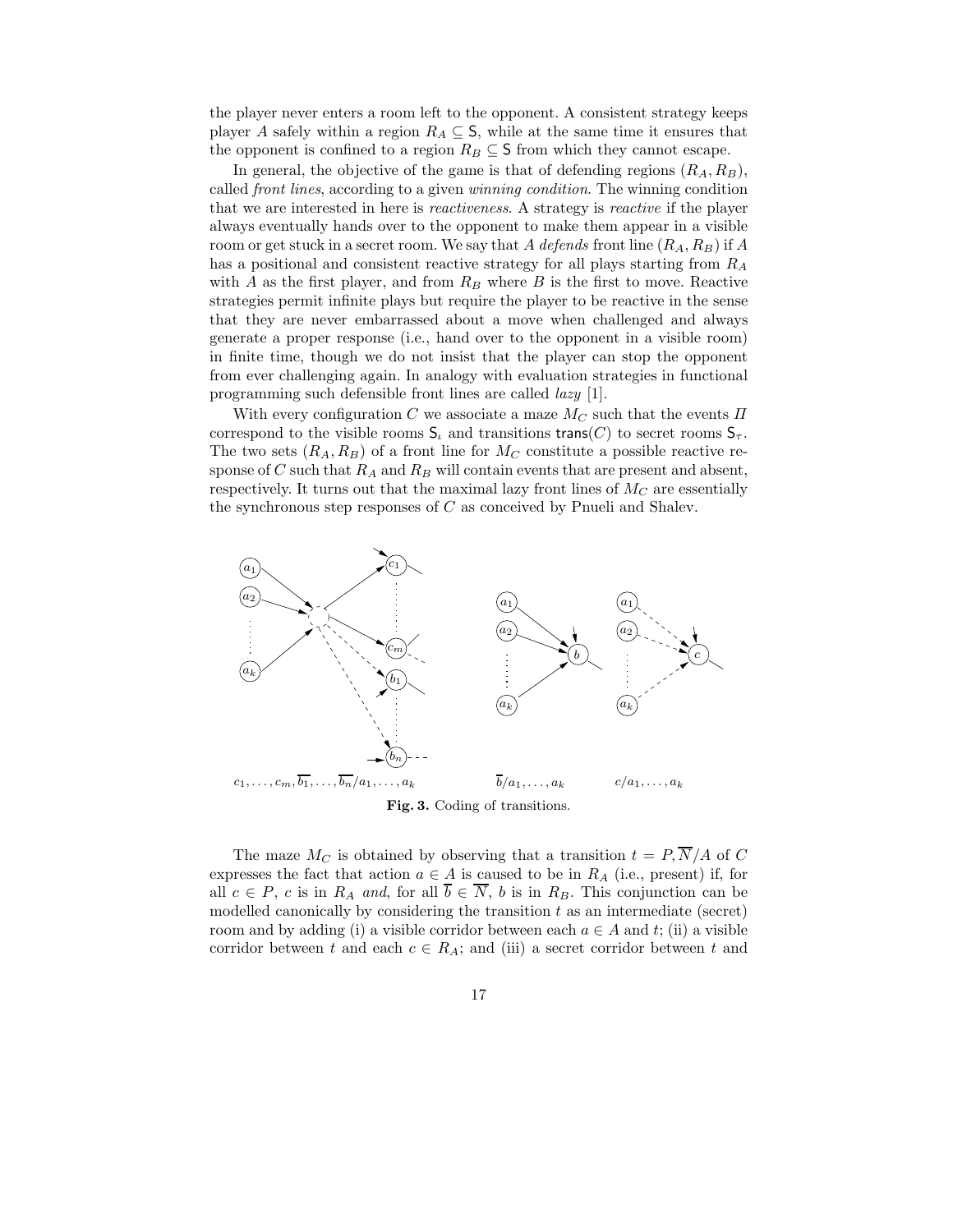each  $b \in N$  as seen in Fig. 3 on the left. The graphical convention used here is that visible rooms/corridors are drawn with solid lines and secret rooms/corridors with dashed lines. When all transitions  $t \in C$  have been represented in this way, they form a maze  $M_C$  of secret rooms connected through events  $\Pi$  as the visible rooms. Clearly, this translation is compositional where  $C_1||C_2$  is the settheoretic union of the mazes  $M_{C_1}$  and  $M_{C_2}$ . Some simplifications are possible, e.g., a transition like  $c/a_1, \ldots, a_k$  with only one trigger may be coded without the intermediate room as a bundle of secret corridors from  $a_i$  to c. Similarly, a transition  $b/a_1, \ldots, a_k$  is simply a bunch of visible corridors from  $a_i$  to b. This is illustrated in Fig. 3 on the right.

**Theorem 6 (Correctness & Completeness).** Let C be a configuration and  $M_C$  be the maze associated with C. Then,  $A \subseteq \Pi$  is a Pnueli-Shalev step response of C if and only if there exists a lazy front line  $(R_A, S \setminus R_A)$  in  $M_C$  such that  $A = R_A \cap \Pi$ .

The proof of this theorem can be found in [1]. Note how the game model accommodates both the failure and nondeterminism of step responses. Depending on  $M_C$ , it may happen that there is no strategy to avoid a (visible) room m being visited by both players infinitely often. This corresponds to Pnueli and Shalev's step-construction procedure returning a failure. Also, a room  $m$  may occur in two different lazy front lines, which yields nondeterministic behaviour.



Fig. 4. The maze  $M_C$  for component  $C = \overline{c}/b \|\overline{b}/c \| c \overline{a}, \overline{b}/a \| b, d/d$  with maximal lazy front lines  $({b, x, y}, {a, c, d})$  and  $({c, y}, {b, d})$ .

In general, the responses of a configuration  $C$  are the maximal lazy front lines in the maze  $M_C$ . Every binary front line, i.e., a front line  $(R_A, R_B)$  with  $R_A \cup R_B =$  S, is trivially maximal. Yet, maximal lazy front lines need neither be uniquely defined nor two-valued. For the maze  $M_C$  in Fig. 4 we find that there are two maximal lazy front lines  $({b, x, y}, {a, c, d})$  and  $({c, y}, {b, d})$ . Of those only the former is binary and thus a Pnueli-Shalev step response according to Thm. 6. Consider  $R_A = \{b, x, y\}$  and  $R_B = \{a, c, d\}$  first. From all rooms in  $R_A$ player A has a strategy to make the opponent take the turn in one of the visible rooms  $R_B$ . E.g., from x we move secretly to b keeping the turn and then continue visibly to c where the opponent must continue. Also, from  $R_B$  the opponent must immediately hand back to  $A$  in a room of  $R_A$  with the first move. This keeps A consistently in  $R_A$  and B in  $R_B$  and makes B always eventually take the turn in a visible room. Similarly, one shows that the front line  $R_A = \{c, y\}$ and  $R_B = \{b, d\}$  is defensible. This, too, is a maximal front line because none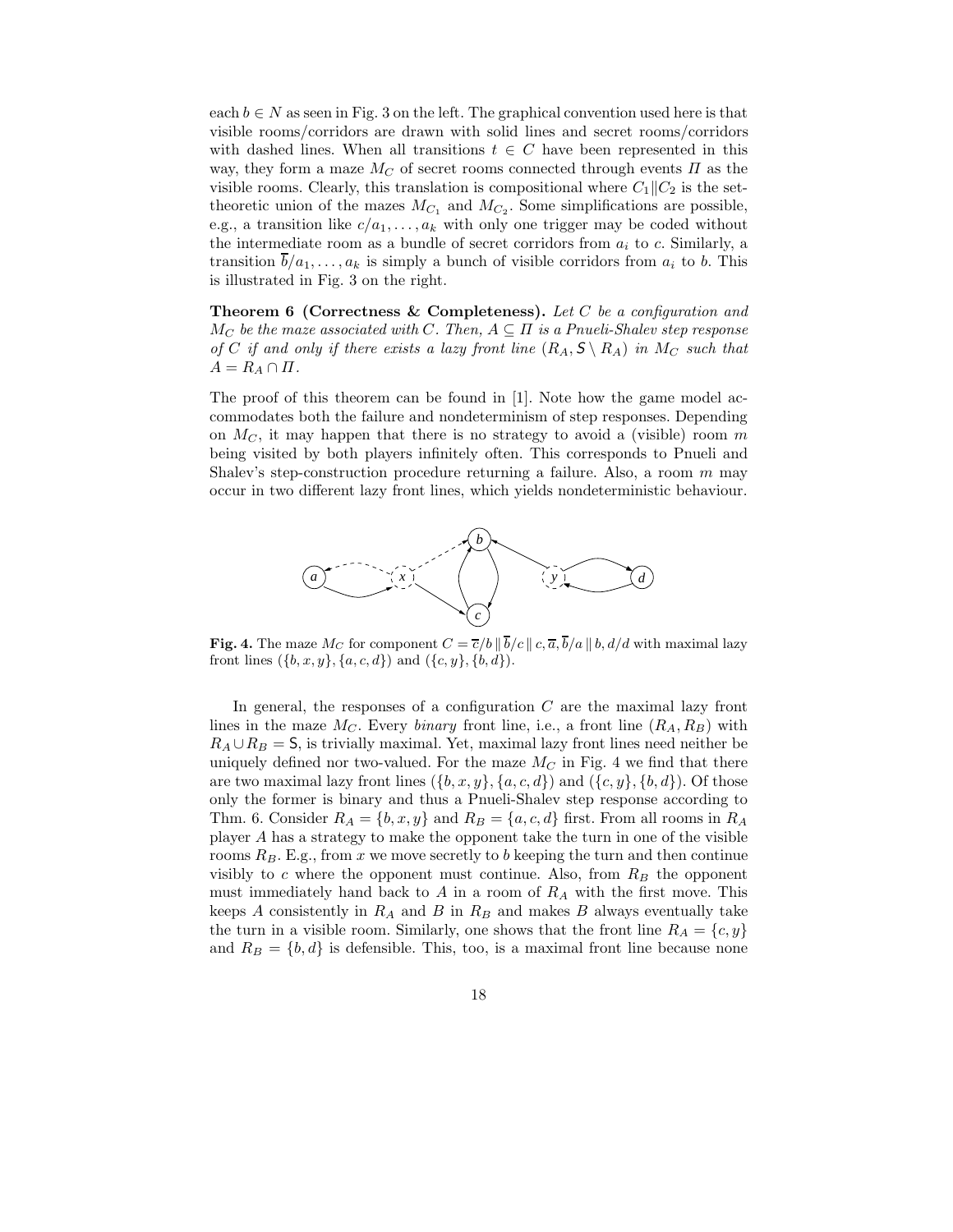of the remaining rooms a or x can be defended consistently as part of  $R_A$  or of  $R_B$ . Indeed, the Pnueli-Shalev semantics eliminates this non-binary solution  $({c, y}, {b, d})$  by backtracking so that configuration C is deterministic.

# 4 Related Work, Esterel & Logic Programming

This section discusses the Pnueli-Shalev step semantics in the light of the rich volume of related work which was either triggered by or performed orthogonally to the research in Statecharts and its semantics. In particular, this section compares the Pnueli-Shalev step semantics to the constructive semantics of the synchronous language Esterel [7, 52], with the aim of highlighting the close semantic relationship between Statecharts and Esterel. We also relate the Pnueli-Shalev step semantics to the so-called stable models of logic programming [49], a field in which the interpretation of negation plays a prominent role, too.

## 4.1 Related Work

Defining a synchronous step response involves the incremental firing of transitions which may both trigger and inhibit each other via broadcasting events. The deterministic stabilisation of this micro-scheduling process is highly nontrivial in the presence of cyclic dependencies and negative trigger conditions. Pnueli and Shalev's approach is one of many conceivable ways of defining a consistent scheduling strategy. We set the scene here with a brief survey of work on synchronous step semantics based on how event absence is treated in the step construction. We do not consider semantics that evade the consistency problem by banning negation such as Modecharts [34] or UML state machines and their derivatives [55].

The first take on the problem was the view underlying the first formal Statecharts semantics [28]. It does not consider the constraint of global consistency so that the absence of an event remains a local, or a transient, condition which may be overridden within the same step.

The second take is to break causality cycles systematically, for which we can identify two strands. One option is to delay the broadcast of events into the next step, so as to avoid instantaneous broadcast. This is the approach adopted in Leveson et al's RSML [35] and the step semantics of STATEMATE [26]. The other option to break cycles by default may be subsumed under Boussinot's slogan "no instantaneous reaction to [event] absence," according to which a negative trigger event tests for absence in the *previous* step rather than the current one. This interpretation has gained some importance in the synchronous programming community. Examples are Boussinot's Reactive-C [9], Boussinot and de Simone's synchronous reactive calculus SL [12], Mandel and Pouzet's functional reactive programming language ReactiveML [45], and Boussinot and Dabrowski's FunLoft [11] which is a globally asynchronous, locally synchronous model of multi-threading. The idea is also applied in logic programming, specifically in Saraswat, Jagadeesan and Gupta's language tcc for timed concurrent constraint programming [53].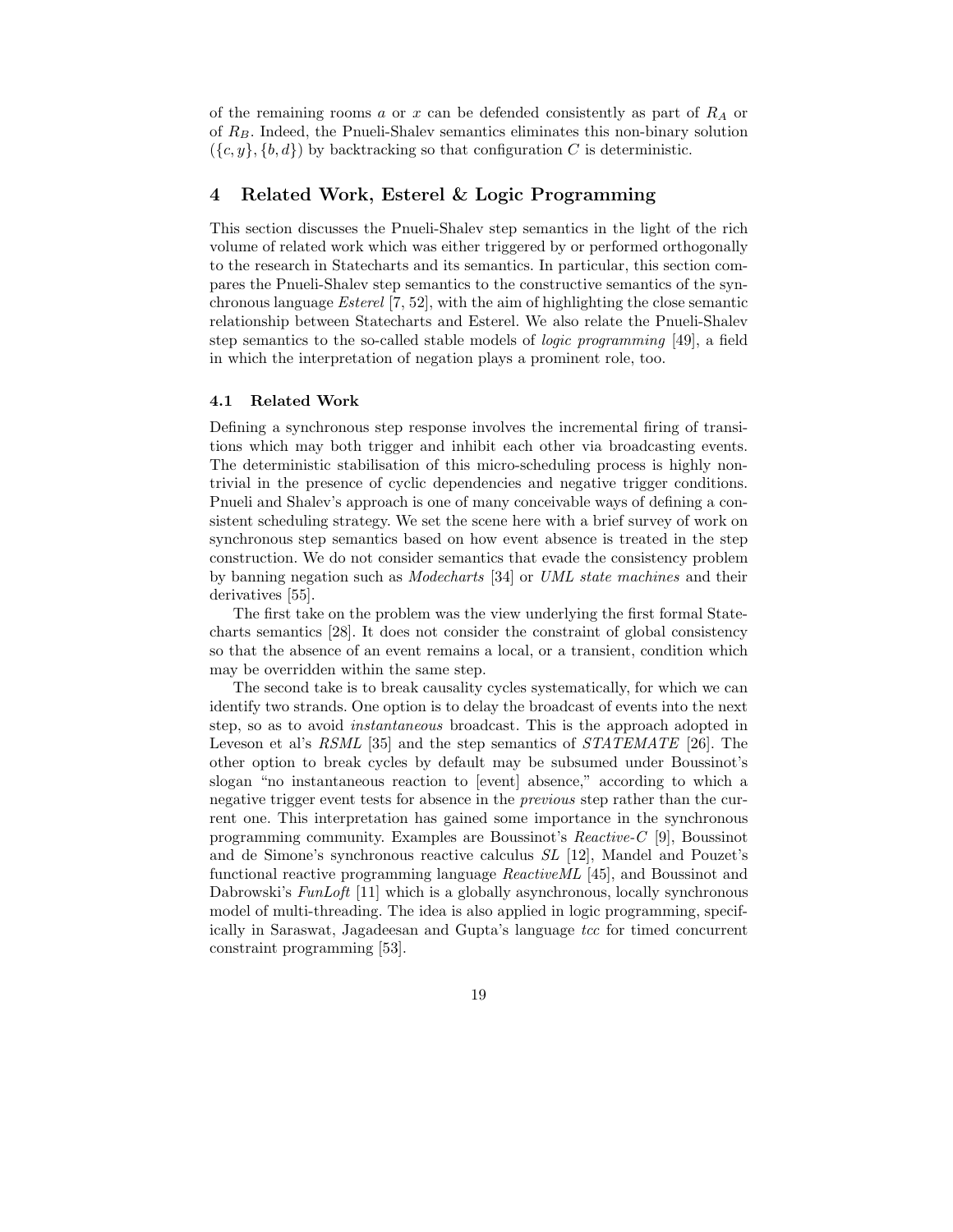The third take permits both instantaneous reaction to absence and instantaneous event propagation under the constraint of global consistency. All these step semantics construct maximal causally-closed and consistent sets of transitions. There are surprisingly many strategies for doing this which have found their applications. One important split arises in the operational model of step construction from the question of who is responsible for event absence: the system or the environment. The system view of absence underlies the work of Maggiolo-Schettini, Peron and Tini [43] and of Lüttgen, von der Beeck and Cleaveland [37], as discussed above. Dual to this view is the environment view in which absence is defined externally and thus is not determined until the step is complete and closed off against the environment. This is logically the most tricky scenario as it involves constructive anticipation and forces one to deal with non-causal programs, i.e., potential failure and deadlock behaviour. A rather useful systematics for this class of semantics has been introduced by Boussinot in his Sugarcubes report [10]. Boussinot's classification is based on a *potential function*  $\pi$  which is used at stage i of the step construction to speculate about which events  $\pi(i) \subseteq \pi$ may potentially be broadcast later. By complement, all other events  $\Pi \setminus \pi(i)$  are deemed absent at stage i. If  $\sigma(i)$  is the set of events that have been broadcast by stage i, then a transition t is triggered if  $\text{tr}g(t)\cap\Pi\subseteq\sigma(i)$  and  $\text{tr}g(t)\cap\pi(i)=\emptyset$ . If  $\pi$ is correct — i.e., it contains all events that are eventually broadcast:  $\sigma(i) \subset \pi(i)$ for  $i \leq j$ , then one does not get an inconsistency failure and does not need to backtrack. Boussinot shows that every correct potential function leads to a deterministic but possibly deadlocking step [10].

The most prominent representatives in this category are Pnueli and Shalev's semantics [51], Philipps and Scholz'  $\mu$ Charts variation [50] of it, and Berry's constructive semantics for Esterel [52] discussed in detail below, which corresponds to a correct potential function. The Pnueli-Shalev step semantics is obtained for the trivial potential function  $\pi(i) = \sigma(i)$ , which permits full speculation so that all events not currently broadcast can be taken to trigger absences. Such  $\pi$  is not correct and, consequently, one has failure and nondeterminism. However, the scheduling cannot deadlock.

All approaches to global consistency reported so far are operational, in the sense that they can be implemented by some form of scheduling. This is different from the logical approach described in Sec. 3.3, which employs intuitionistic logic for interpreting negative events. Of course, we can also apply classical logic; a configuration C then induces Boolean equations over events which describe the necessary and sufficient conditions for each event to be present in a step of C. Each classical solution is called a logically coherent step. A program is logically correct if all its configurations have exactly one logically coherent step under every input stimulus. This is the logical behavioural semantics [52] that is applied in the visual language  $A\eta\omega s$  [46], one of the early synchronous languages developed by Maraninchi around 1991. Argos is well-known for the invention of a fully semantical and thus compositional version of inter-level transitions. There are, of course, many other truth-value interpretations of configurations such as (a) the Kleene-style ternary interpretation [19] which is related to Esterel's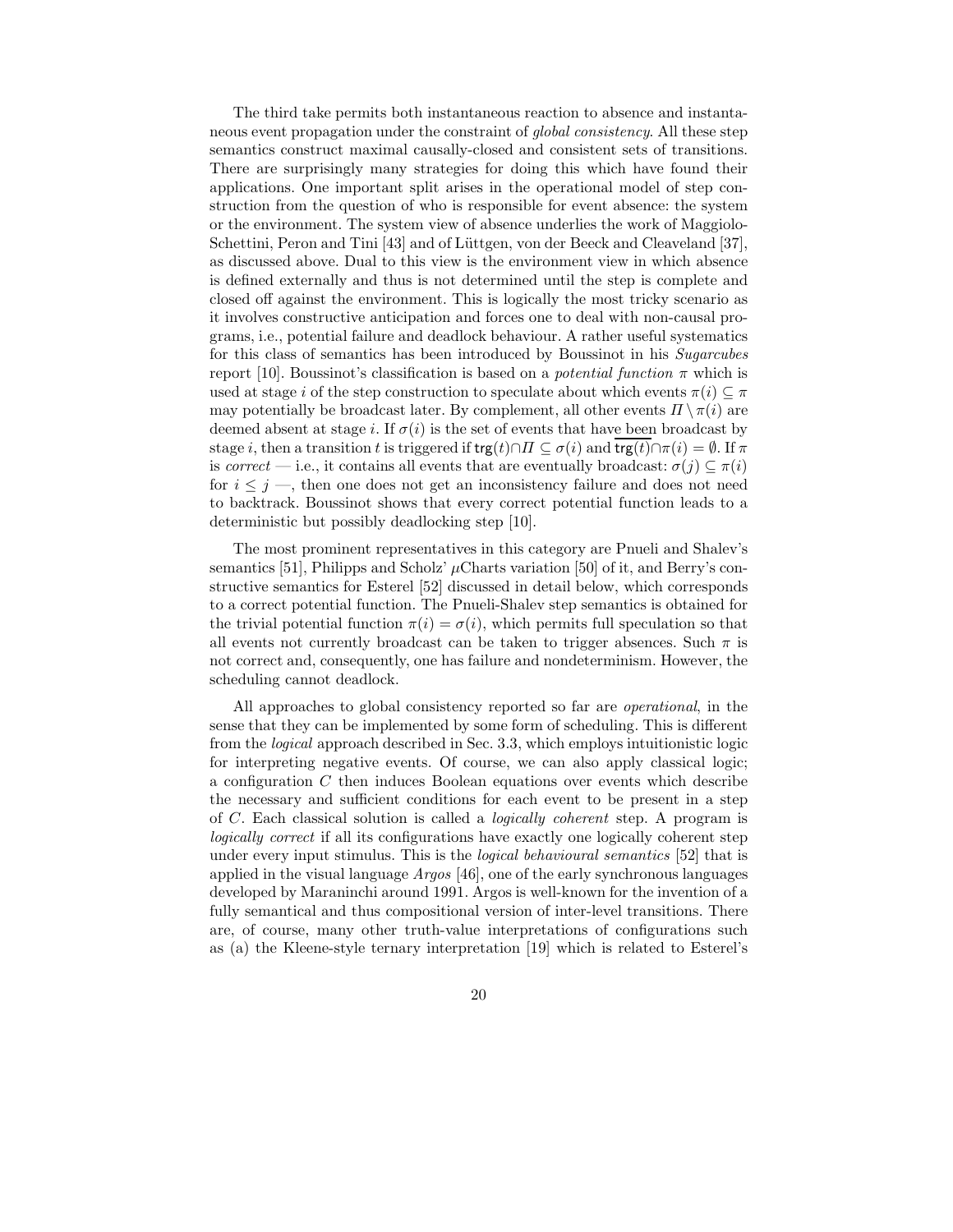constructive semantics discussed in Sec. 4.2, and (b) the various models of normal logic programming mentioned in Sec. 4.3.

#### 4.2 Relation to Esterel

Esterel is a textual, imperative language for specifying the behaviour of reactive systems, which has been developed by Berry and colleagues since the early 1980s [7, 52], concurrently to and independently of Harel's Statecharts. A visual version of Esterel is André's  $SyncCharts$  [4] which is implemented as Safe State Machines in the embedded-software development tool SCADE [18]. Similar to Statecharts, Esterel provides primitives for decomposing reactions sequentially and concurrently, where concurrent reactions may involve a complex exchange of events. In Esterel terminology, one speaks of the emission of signals rather than the generation of events or the firing of transitions.

Like the semantics of Statecharts, the semantics of Esterel is designed around the concept of a step, called an instant, and it also supports the principles of synchrony and causality. Unlike the Pnueli-Shalev semantics of Statecharts, however, those Esterel programs for which the step construction does not complete, are rejected by the Esterel compiler. As a further distinction from Statecharts steps, Esterel instants are guaranteed to be deterministic. Esterel's semantics has significantly evolved over the years. In [52], Berry describes a much improved version that is founded on the idea of constructiveness and that encodes the principle of causality in a precise way, and not in an approximative way as earlier Esterel versions did. He also establishes the coincidence of three constructive styles of Esterel semantics — a behavioural semantics, an operational semantics, and a circuit semantics —, thereby testifying to the mathematical elegance and robustness of Esterel.

| $Must(0, S) =_{df} \emptyset$                                                                                                                                                |  |  |
|------------------------------------------------------------------------------------------------------------------------------------------------------------------------------|--|--|
| $Must(I/A, S) =df \begin{cases} A & \text{if } I \subseteq S \\ \emptyset & \text{otherwise} \end{cases}$                                                                    |  |  |
|                                                                                                                                                                              |  |  |
| $Must(C_1  C_2, S) =_{df} \quad Must(C_1, S) \cup Must(C_2, S)$                                                                                                              |  |  |
| $Cannot(0, S) =_{df} \overline{H}$                                                                                                                                           |  |  |
| $\text{Cannot}(I/A, S) =_{\text{df}} \begin{cases} \overline{\Pi \setminus A} & \text{if } I \cap \overline{S} = \emptyset \\ \overline{\Pi} & \text{otherwise} \end{cases}$ |  |  |
|                                                                                                                                                                              |  |  |
| $\text{Cannot}(C_1 \  C_2, S) =_{\text{df}} \text{Cannot}(C_1, S) \cap \text{Cannot}(C_2, S)$                                                                                |  |  |

Table 2. The *Must* and *Cannot* functions for computing Esterel instants

The behavioural semantics of Esterel is declarative and based on computing the fixed point of a reaction function that is the analogue of Pnueli and Shalev's enabled function. As for Statecharts events, Esterel signals may be present or absent. While the presence of signals in Esterel is always derived from emit statements explicitly contained in the program text, the absence of a signal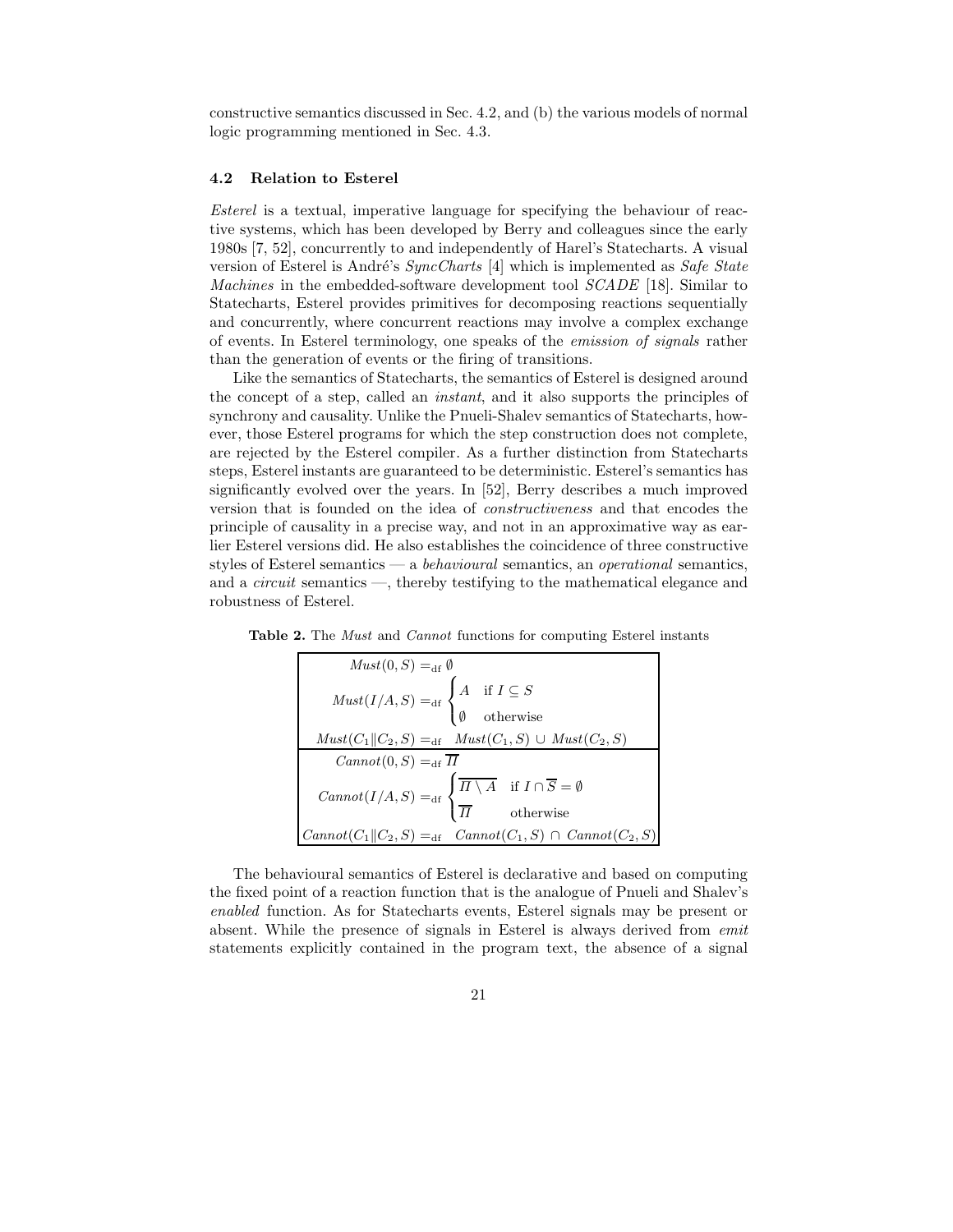is inferred indirectly from the absence of emit statements. Esterel's reaction function collects all those signals e as being present that must be emitted under the assumption that certain signals are asserted by the system environment or emitted earlier within the instant. However, in addition and unlike Pnueli and Shalev's enabled function, Esterel's reaction function also records signals e that cannot be emitted as being absent. Hence, both the presence and the absence of signals must be shown constructively in Esterel; in contrast to the Pnueli-Shalev step semantics, the absence of a signal is not inferred by speculation.

To be more precise, we define the semantics of Esterel instants for our configuration syntax [52]. As indicated above, Esterel's reaction function operates on sets  $S \subseteq \Pi \cup \overline{\Pi}$  coding explicit presence and absence statuses of signals. These are determined by two functions,  $Must(C, \cdot)$  and  $Cannot(C, \cdot)$ , each of which takes a set of consistent signal statuses and returns a set of positive or negative signal statuses, respectively, for a given configuration C. The formal definition of both functions is displayed in Table 2. Here, a set  $S \subseteq \Pi \cup \overline{\Pi}$  is called consistent, if S does not contain both  $e, \overline{e}$  for any  $e \in \Pi$ . The Esterel reaction function  $\text{csterel}(C, \cdot)$  for configuration C is now defined as  $\text{csterel}(C, S) =_{df}$  $Must(C, S) \cup \text{Cannot}(C, S)$ , which is monotonic in S and preserves consistency. The Esterel semantics of C is then the least fixed point of  $\mathit{esterel}(C, \cdot)$ .

As an example, consider the configuration  $C =_{df} \overline{a}/b || \overline{b}/a$ . According to Esterel's semantics, the absence of neither signal  $a$  nor  $b$  can be inferred since either signal may potentially be emitted; formally,  $Must(C, \emptyset) = Cannot(C, \emptyset) = \emptyset$ and indeed  $\emptyset$  is the least fixed point of esterel(C, .). Hence, the Esterel compiler cannot determine the status of signals a and b and thus rejects  $C$  as not being causal. In contrast, Pnueli and Shalev's step-construction procedure may initially assume that  $a$  is absent, or alternatively that  $b$  is absent, and thus infer two possible steps: step  $\{b\}$  in the former case and step  $\{a\}$  in the latter case. As suggested by this example, it is the constructive treatment of negation in Esterel that ensures the determinism of Esterel instants. Technically, this constructiveness ensures that Esterel's reaction function  $\text{esterel}(C, \cdot)$  is monotonic, which is not the case for Pnueli and Shalev's enabled function. Thus, the least fixed point of  $\text{csterel}(C, \cdot)$  is guaranteed to exist. The following theorem, which is proved in [42], relates the least fixed point property of Esterel to inseparability in the sense of Pnueli and Shalev. Recall here that inseparability reflects causality, i.e., a separable set of signal statuses points to a break in the causality chain when emitting signals.

**Theorem 7 (Inseparability in Esterel).** Let C be a configuration. Then, S is the least fixed point of esterel $(C, \cdot)$  if and only if S is a fixed point of esterel $(C, \cdot)$ and inseparable for C.

Esterel programs describing an instant may also be given a denotational semantics in terms of response models similar to Sec. 3.3, since Esterel instants are constructive in the sense of intuitionistic logics. This can be achieved by reading the behavioural Esterel reaction function as a formula in intuitionistic logic over signal statuses. Details of this denotational, model-theoretic approach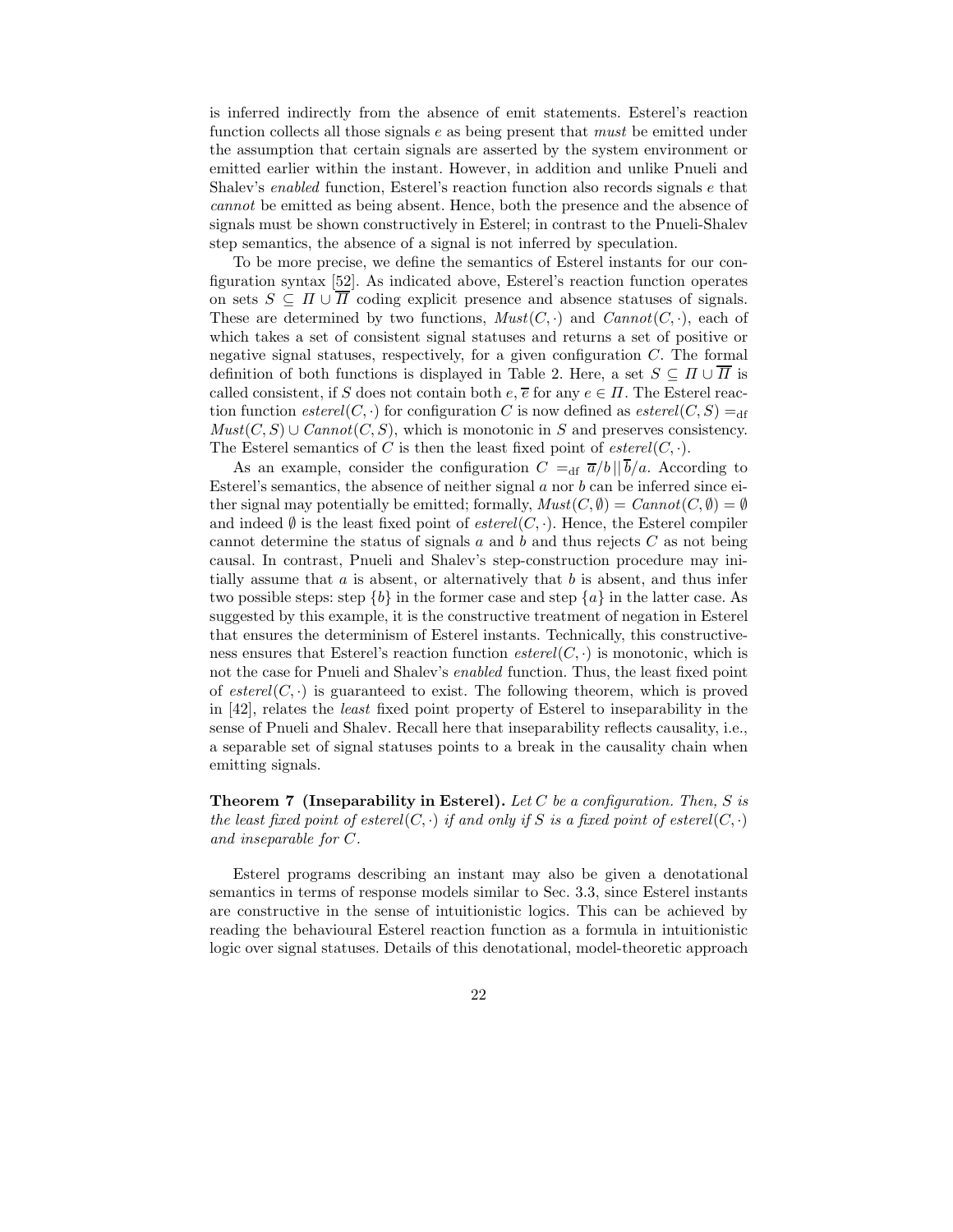can be found in [42]. In a similar spirit can the game-theoretic approach to the Pnueli-Shalev step semantics presented in Sec. 3.5 be adapted to Esterel instants, as is shown in [2, 1]. Formally, it can be proved that every constructive Esterel instant of a configuration  $C$  is also a Pnueli-Shalev step response of  $C$ . Interestingly, the configuration of Fig. 4 that we have found to only have a single Pnueli-Shalev step response is non-constructive under Esterel's semantics. This means that Pnueli-Shalev steps are more liberal than Esterel instants even on deterministic behaviours.

# 4.3 Relation to Logic Programming

The simplest declarative view of Statecharts configurations is to consider each transition as a logical implication between atomic propositions stating the presence or absence of events within a synchronous step. For instance,  $a, \overline{b}/c$  states that "whenever a is present and b is absent then c is present." In logic syntax we would write  $(a \wedge \neg b) \supset c$ , as suggested in Sec. 3.3. In this way, a configuration C turns into a set of propositional Horn clauses with negative atoms, or a logic program in which all atoms are ground. While negation is not part of standard definite Horn clause programming, it is a central feature of normal logic programming (NLP) which permits negative literals in clause bodies and queries. It is thus natural to relate the Pnueli-Shalev step semantics of Statecharts with constructive interpretations of negation in logic programs.

Not surprisingly, NLP exhibits problems of compositionality and full-abstraction very similar to those that have hampered the development of Statecharts semantics. The gap between the declarative, model-theoretic semantics and the operational semantics is even bigger in NLP. Specifically, if the operational model of NLP is based on a strong sequential execution model, then the order in which clauses and literals are executed is constrained. The standard operational model of negation-as-finite-failure (NF) is based on SLDNF resolution. This is, essentially, a top-down, depth-first search in which all clauses and propositions are evaluated according to a deterministic rule selection strategy. For instance, under strict left-to-right selection, the program  $a/a \parallel a, b/c \parallel \overline{c}/d$  loops for query d?. It needs to resolve atom  $c$ ? due to the third clause and then atom  $a$ ? as the first condition of  $a, b/c$ . In this process, however, the search gets caught in the looping clause  $a/a$ . On the other hand, if the first clause's body is commuted to  $a/a \parallel b, a/c \parallel \overline{c}/d$ , then the query c? has finite failure, and d? evaluates to true. Clearly, such intensional features of clause scheduling are difficult to capture by compositional model-theoretic or domain-theoretic techniques. Note that the step semantics of both Pnueli-Shalev and Esterel are better behaved, because of their implicit concurrent evaluation which makes trigger conjunction and parallel composition commutative. In both semantics, the program  $a/a \parallel a, b/c \parallel \overline{c}/d$ generates a single step with  $a$  and  $b$  absent and  $d$  present.

Despite the problems with the standard operational SLDNF semantics, various types of declarative models based on three-valued and many-valued interpretations have been developed in the literature to approximate SLDNF for certain classes of NLP programs. We refer the reader to [54, 20] for a detailed survey of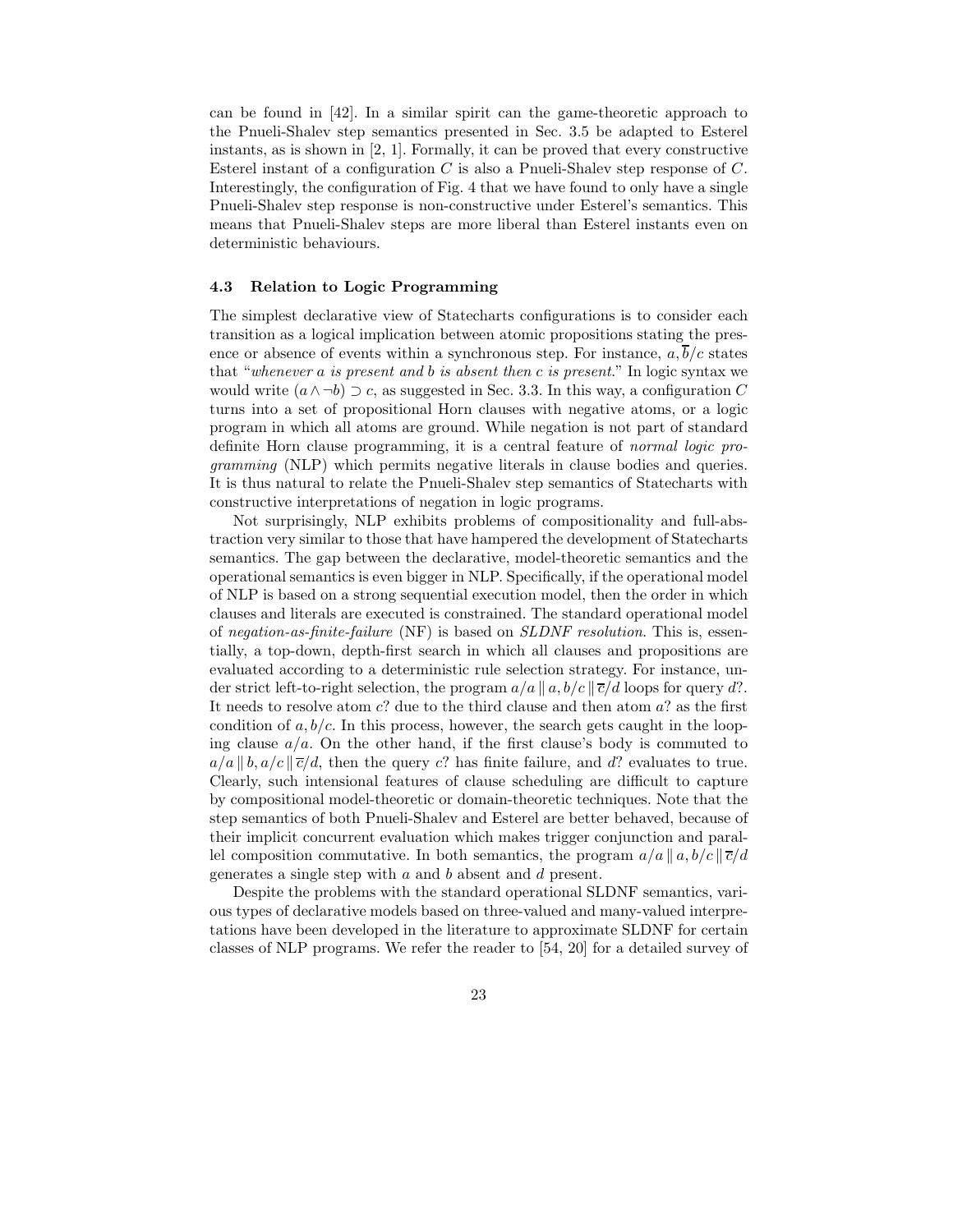the results. It has been observed in [1] that Pnueli and Shalev's interpretation of steps coincides exactly with the so-called stable models introduced by Gelfond and Lifschitz  $[21]$ . Consider configuration C as a propositional logic program. Given a set of events  $E \subseteq \Pi$ , let  $C_E$  be the program in which (i) all transitions with negative triggers in E are removed, i.e., we drop from C all  $P, \overline{N}/A$  with  $N \cap E \neq \emptyset$ ; and (ii) all remaining transitions are relieved from any negative events, i.e., every  $P, \overline{N}/A$  with  $N \cap E = \emptyset$  is simplified to  $P/A$ . The pruned program  $C_E$  has no negations, and thus it has a unique minimal classical model  $M$ . A classical model of  $C_E$  is a set  $M \subseteq \Pi$  making all transitions/clauses of  $C_E$ true, i.e., for all  $P/A$  from  $C_E$  for which  $P \subseteq M$  we have  $A \subseteq M$ . A set  $M \subseteq \Pi$ is called a *stable model* of C if M is the minimal classical model of  $C_M$ . It has been shown in [21, 49] that stable models yield a more general semantics which consistently interprets a wider class of NLP programs than SLDNF.

**Theorem 8 (Correctness & Completeness).**  $M \subseteq \Pi$  is a stable model of configuration  $C$  if and only if  $M$  is a Pnueli-Shalev step response of  $C$ .

The proof of this theorem is straightforward via the denotational characterisation theorem (Thm. 3), together with the observation that  $(M_0, M_1, \ldots, M_n) \models C$ in the sense of Sec. 3.3 if and only if all  $M_i$  are classical models of  $C_{M_n}$ , i.e.,  $M_i \models C_{M_n}$ . In one direction suppose that M is the minimal classical model of  $C_M$ , i.e.,  $M \models C_M$  and thus  $M \models C$ . For every  $M' \subsetneq M$  with  $(M', M) \models C$ we would have  $M' \models C_M$ , thus contradicting that M was assumed to be minimal. Hence,  $M$  is a response model of  $C$ . Vice versa, suppose  $M$  is a response model of C. Then,  $M \models C$  and thus  $M \models C_M$ . Further, for any other classical model  $M' \subsetneq M$  of  $C_M$ , we would have  $(M', M) \models C$ . However, since M is a response model of C, this is impossible. This proves that M is a minimal model of  $C_M$ .

It is interesting to note that, while Pnueli and Shalev's notion of synchronous steps has not had much impact on synchronous programming tools, stable models have gained practical importance for NLP as the semantical underpinning of answer set programming [48]. From a wider perspective, therefore, it is fair to say that Pnueli-Shalev steps have indeed been implemented successfully in software engineering, albeit in a different domain. In addition, the theoretical results obtained around the Pnueli-Shalev semantics have ramifications in NLP. For instance, Thm. 4 of Sec. 3.3 implies that the standard intuitionistic semantics of logic provides a compositional and fully-abstract semantics for ground NLP programs under the stable interpretation.

# 5 Reminiscences on Amir Pnueli's First Contributions to the Semantics of Statecharts (by Willem de Roever)

The first time Amir Pnueli mentioned Statecharts to me was in 1984 during a summer school in La Colle sur Loup, North of Nice, in France. He also mentioned that he had invented the term "reactive systems" together with David Harel, during a joint air-plane flight, for the type of systems he was trying to characterise. I was immediately enthused by the concept of Statecharts: a clear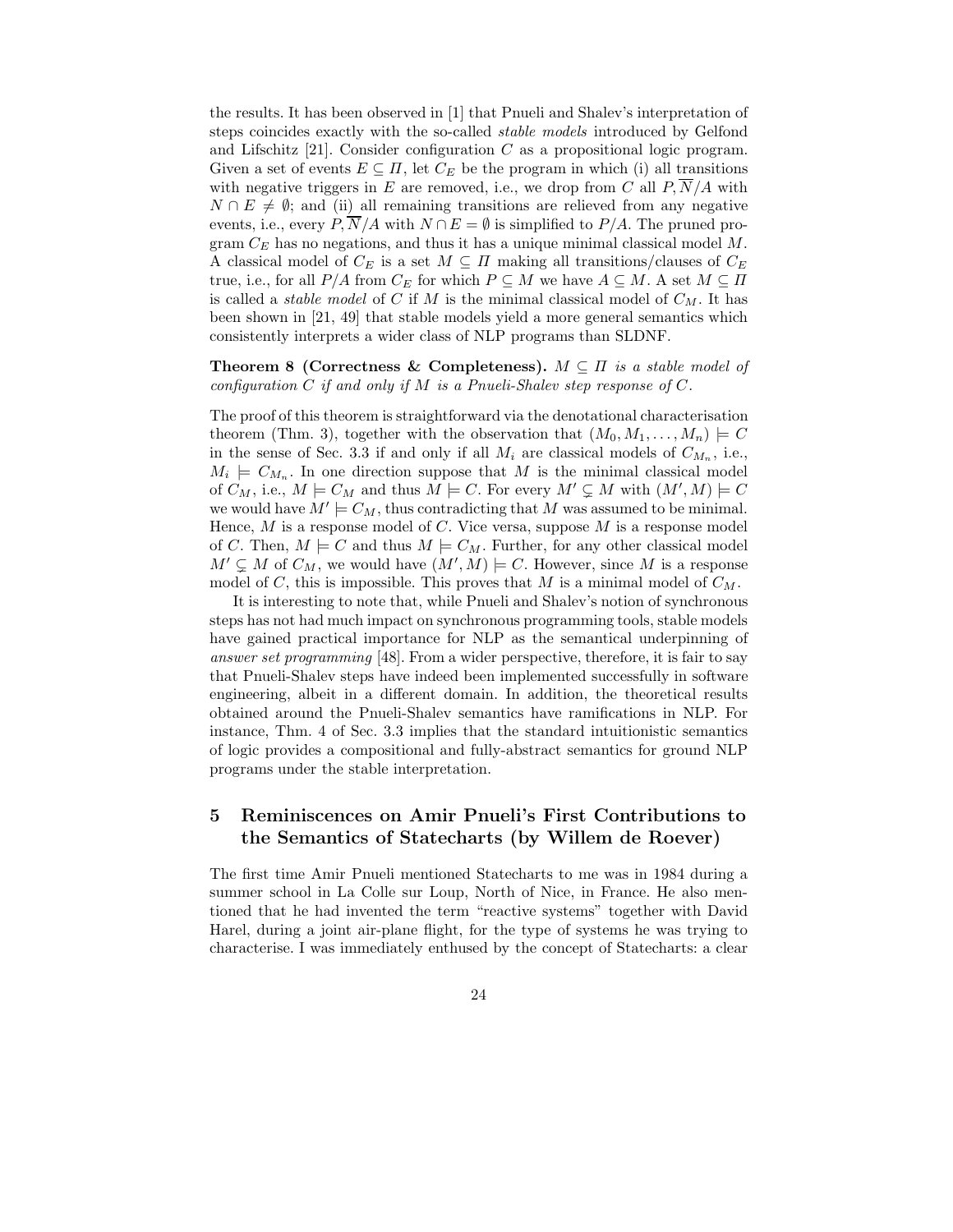pictorial specification that could be executed, with all the operators one needed, instead of using those cumbersome algebraic notations we were wrestling with! This was what we needed to make formal specification accessible to a much larger community of users, I thought.

When, through the Esprit funding programme of Basic Research of the European Community which was launched in 1985, the opportunity presented itself to cooperate with Amir on the semantics and proof theory of Statecharts within a European project (Descartes), we immediately grasped it and started visiting each other accompanied by our teams.

### 5.1 Visit to the Weizmann Institute in the Mid 1980s

I recall a visit to Amir in 1986 at the Weizmann Institute, accompanied by Rob Gerth, Cees Huizing, Ton Kalker and Ruurd Kuiper, in order to attend one of AdCad's first schools on Statecharts. We listened to the members of the new AdCad company which David Harel, Amir and Haggi and Ido Lachover had founded to commercially develop the STATEMATE system, enabling the execution of Statecharts and Activity Charts.

We had a great time! At the weekends we were taken on outings to Mitzpe Ramon, the remains of a large crater in the Negev, not far from Bersheva, and by Haggi Lachover to a cave where some remains of the Neanderthal man were discovered. And during the week we had these brilliant expositions of Statecharts and their semantics. For Amir and David had recognized very early that devising the "right" semantics for Statecharts would be a really challenging problem for us semanticists!

The discussions centered on ... 5 different semantics for Statecharts. Full Stop! This is amazing! We, computer scientists, are accustomed, indeed, to a range of semantics for programming languages and concepts, culminating in the "best" semantics, the so-called fully abstract one, which doesn't introduce any unobservable differences. But for Statecharts there seemed to exist widely different semantics, which, in a sense, contradicted each other. Of course we didn't truly believe this at first, and, helped by the probing minds of Rob Gerth and Cees Huizing [32], we obtained criteria on which to judge the semantics:

- Responsiveness, which guarantees an instantaneous response to a request for reaction, as dictated by Gérard Berry's synchrony hypothesis [7].
- Modularity, which consists of two properties: (1) The composition of two reactive systems is defined on the basis of their observable behaviours; there exist no additional inner details of the execution which can only be seen by the other system. (2) When an event is generated, it is broadcast all around the system and is immediately available to everyone.
- Causality, i.e., for every event that is generated, there is a causal chain of events that leads to that event.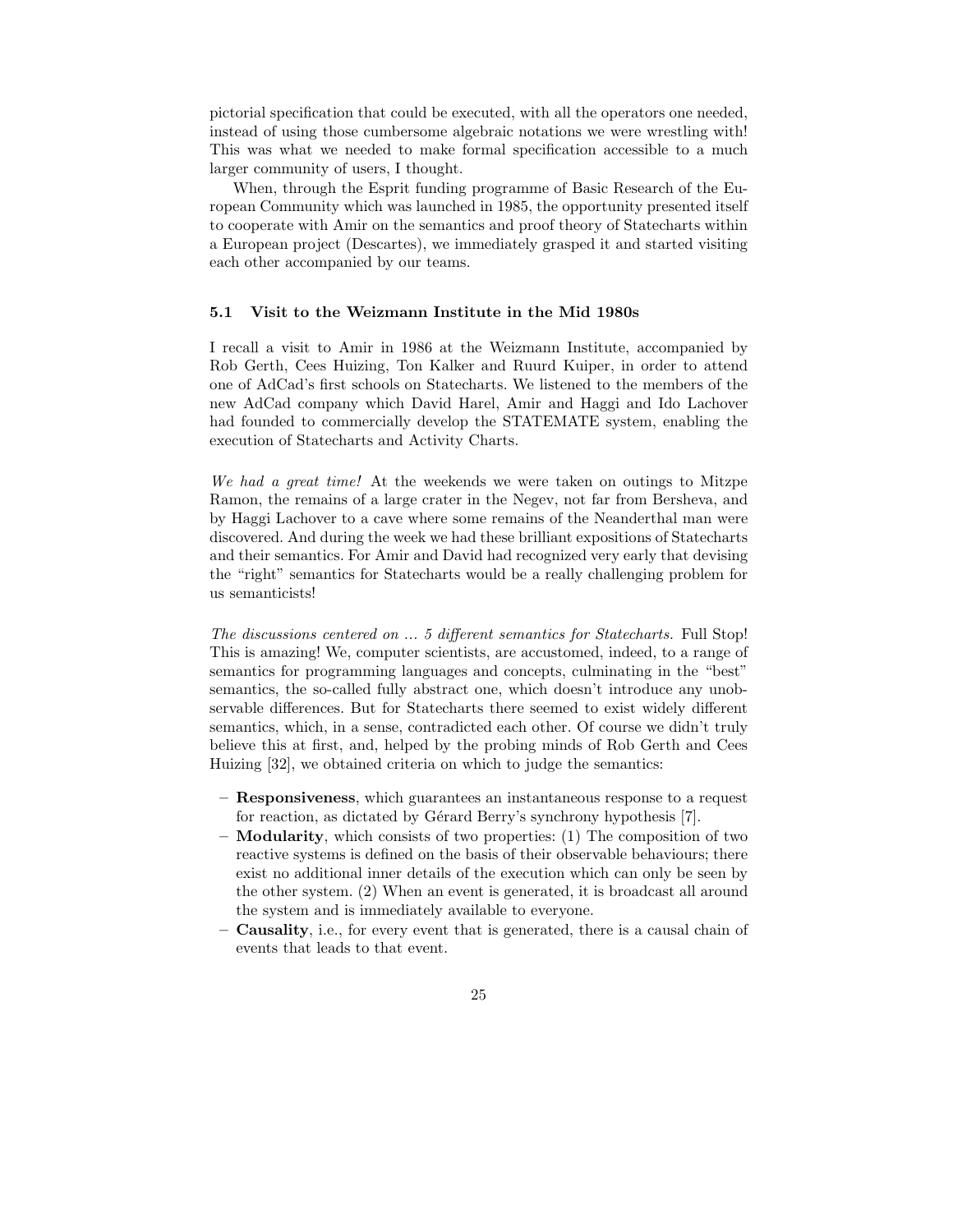To us, whether meeting at the Weizmann Institute with Amir and David or working at the EUT in Eindhoven, these were the three criteria which a reasonable semantics for Statecharts should satisfy. But somehow it turned out to be very difficult to meet these criteria simultaneously. And that explains why Amir introduced 5 different semantics for Statecharts.

# 5.2 The 5 Different Semantics

For instance, there was **semantics A** [26] adopted in the STATEMATE system, in which the events that are generated as a reaction to some input can only be sensed in the step following that input, i.e., semantics A was not responsive. Certainly we should be able to do better than that!

This led to semantics B [28] which was responsive, but required the introduction of the notion of *micro-steps*: every observable action, i.e., every *macro*step, was divided into an arbitrary finite number of micro-steps. Of this one, Rob Gerth, Cees Huizing and I developed a fully-abstract version [33]. The problem with this semantics is that if you take micro-steps in a different order, one may get a different observable result. So, semantics B turned out to be too subtle and too nondeterministic to be of practical use.

This led to semantics  $C$  [51], also known as the *Pnueli-Shalev semantics*, which overcomes this problem by demanding *global consistency* of every microstep. Relative to this semantics, Jozef Hooman, Ramesh and I [30] developed a sound and complete compositional Hoare logic for Statecharts, and Francesca Levi [36] a sound and complete compositional proof system for checking  $\mu$ calculus properties of Pnueli-Shalev Statecharts. However, semantics C does not fully solve the problem of *modularity*, i.e., the behaviour of a process cannot be explained in terms of macro-steps only.

This led to semantics D in which all events that are generated during some macro-step are considered as if they were present right from the start of the step, no matter at which particular micro-step they were generated. As a consequence, the macro-behaviour of a process suffices to describe its interactions with other processes. Early versions of the languages Esterel, Lustre and Argos follow this approach. The advantage of semantics C over D, however, is that the first respects causality: each reaction can be traced back to an input from the environment via a chain of reactions, each causing the next one. In semantics D, however, it is possible that reactions trigger themselves! I.e., there is a problem with *causality*.

And then there is **semantics** E, modeling the current implementation of Statecharts in STATEMATE, which is an "acceleration" of semantics A. Events are generated at the next step, but before the reaction of the system has completely died out no input from the environment is possible.

Fig. 5, taken from [32], shows how each version of the semantics is an attempt to improve upon the other one. The discovery of Rob Gerth and Cees Huizing in 1988 that no semantics for reactive systems can be responsive, modular and causal at the same time, contributed a lot to the clarification of our many discus-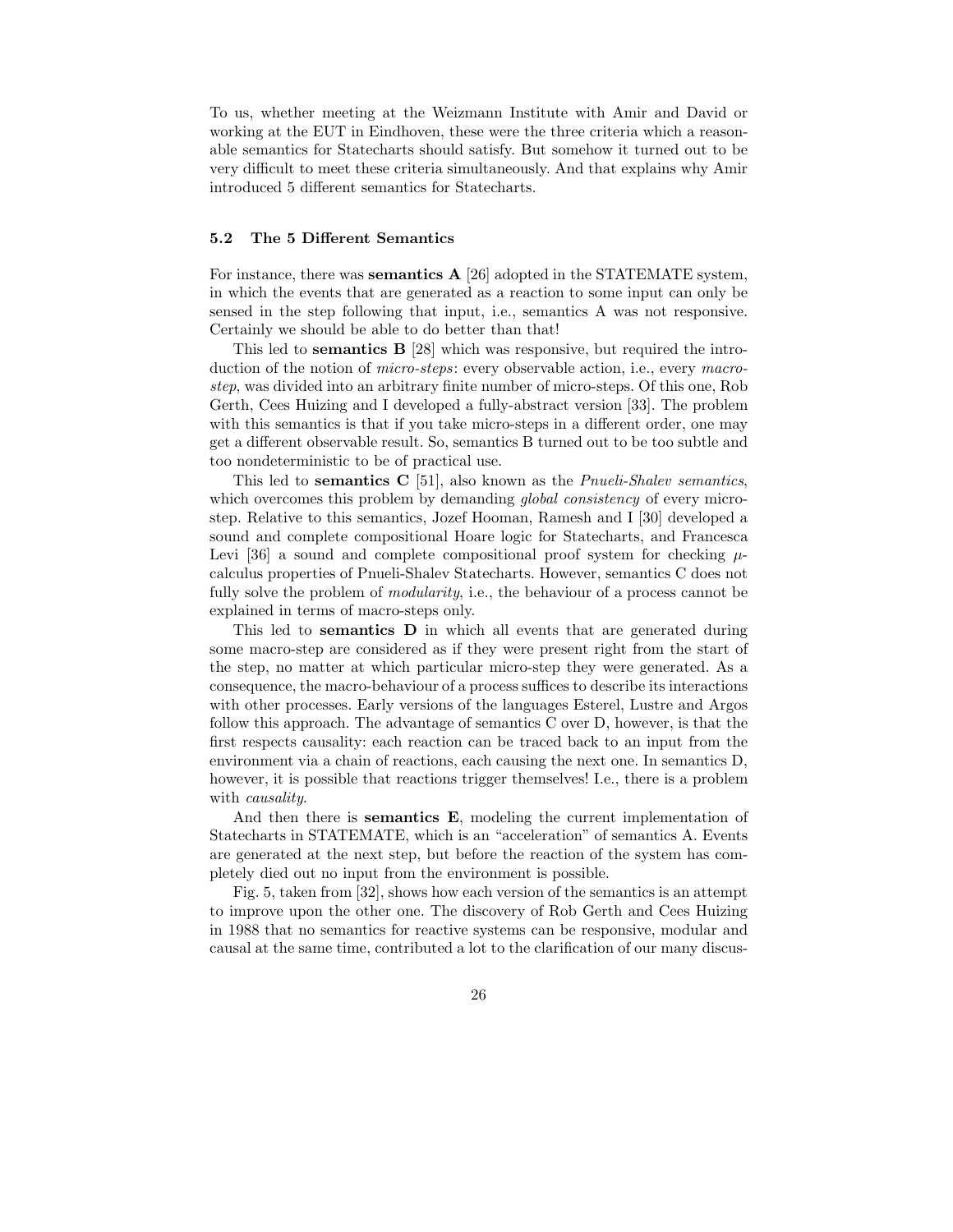

Fig. 5. Overview of the relationships among semantics A–E [32].

sions with Amir on the semantics of Statecharts: there exists no best semantics for them! This helps us to explain the situation so aptly described by:

- Michael von der Beeck in [5], in which he lists more than 20 different semantics for Statecharts published by 1994;
- Andrea Maggiolo-Schettini, Adriano Peron and Simone Tini in [44], who employ some variants of Statecharts' step semantics using SOS semantics to study (pre-)congruence properties of their preorders and equivalences;
- Rick Eshuis in [16], who identifies a set of constraints ensuring that Pnueli-Shalev, STATEMATE and UML semantics coincide, if observations are restricted to linear, stuttering-closed and separable properties;
- Sharam Esmaeilsabzali, Nancy A. Day and Joanne M. Atlee in [17], who address the following two problems for Statecharts and for a large number of other languages that subscribe to the synchrony hypothesis: (1) When should one choose which semantic variant? (2) How can different semantic variants be compared, and on the basis of which criteria?

Thus one observes that, within a time span of 25 years, the focus of providing semantics for the concept of Statecharts and related languages has shifted from looking for one ideal "best" semantics to the realization that such a quest is hopeless. Instead, the insight has been gained that one either should look for a set of restrictions on the environment and one's observations such that these semantic differences disappear; or one accepts that different applications require different specification mechanisms, assisted by a catalogue of possible criteria one might want to be met.

# References

- [1] J. Aguado and M. Mendler. Constructive semantics for instantaneous reactions. *Theoretical Computer Science*, 2010. To appear. A preliminary version of this article is available as Tech. Rep. 63/2005, Univ. of Bamberg, 2005.
- [2] J. Aguado, M. Mendler, and G. L¨uttgen. A-maze-ing Esterel. In *SLAP '03*, vol. 88 of *ENTCS*, pp. 21–37, 2004.
- [3] L. de Alfaro and T. A. Henzinger. Interface automata. In *ESEC/FSE '01*, pp. 109–120. ACM Press, 2001.
- [4] C. André. Computing SyncCharts reactions. In *SLAP '03*, vol. 88 of *ENTCS*, pp. 3–19, 2004.
- [5] M. von der Beeck. A comparison of Statecharts variants. In *FTRTFT '94*, vol. 863 of *LNCS*, pp. 128–148, 1994.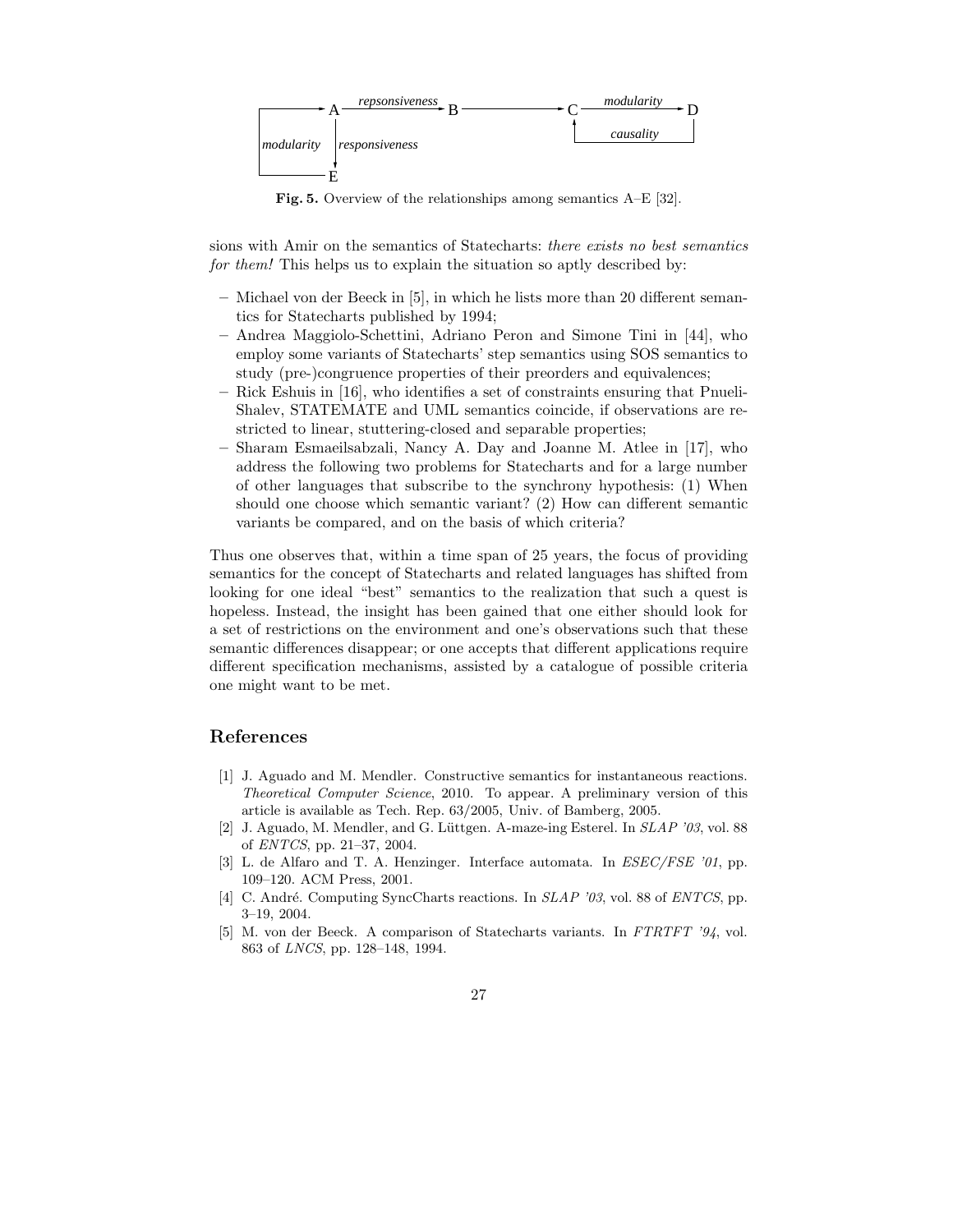- [6] A. Benveniste, P. Caspi, S. A. Edwards, N. Halbwachs, P. Le Guernic, and R. de Simone. The synchronous languages 12 years later. *Proc. of the IEEE*, 91(1):64– 83, 2003.
- [7] G. Berry and G. Gonthier. The Esterel synchronous programming language: Design, semantics, implementation. *Science of Computer Programming*, 19(2):87– 152, 1992.
- [8] T. Bienmüller, W. Damm, and H. Wittke. The STATEMATE verification environment – Making it real. In *CAV 2000*, vol. 1855 of *LNCS*, pp. 561–567, 2000.
- [9] F. Boussinot. Reactive C: An extension of C to program reactive systems. *Software – Practice and Experience*, 21(4):401–428, 1991.
- [10] F. Boussinot. SugarCubes implementation of causality. Tech. rep. RR-3487, IN-RIA, 1998.
- [11] F. Boussinot and F. Dabrowski. Safe reactive programming: The FunLoft proposal. In *MULTIPROG: Programmability Issues for Multi-Core Computers*. Informal workshop proceedings, 2008.
- [12] F. Boussinot and R. de Simone. The SL synchronous language. *IEEE Trans. on Software Engineering*, 22(4):256–266, 1996.
- [13] R. E. Bryant. Graph-based algorithms for Boolean function manipulation. *IEEE Trans. on Comp.*, 35(8):677–691, 1986.
- [14] D. van Dalen. Intuitionistic logic. In *Handbook of Philosophical Logic*, vol. III, chap. 4, pp. 225–339. Reidel, 1986.
- [15] W. Damm, B. Josko, H. Hungar, and A. Pnueli. A compositional real-time semantics of STATEMATE designs. In *Compositionality: The Significant Difference*, vol. 1536 of *LNCS*, pp. 186–238, 1998.
- [16] R. Eshuis. Reconciling Statechart semantics. *Science of Computer Programming*, 74(3):65–99, 2009.
- [17] S. Esmaeilsabzali, N. A. Day, and J. M. Atlee. Big-step semantics. Tech. rep. CS-2009-05, Univ. of Waterloo, 2009.
- [18] Esterel Technologies. SCADE Suite. www.esterel-technologies.com.
- [19] M. Fitting. A Kripke-Kleene semantics for logic programs. *Logic Programming*, 2(4):295–312, 1985.
- [20] M. C. Fitting. Bilattices and the semantics of logic programming. *Journal of Logic Programming*, 11(2):91–116, 1991.
- [21] M. Gelfond and V. Lifschitz. The stable model semantics for logic programming. In *ICLP/SLP*, pp. 1070–1080, 1988.
- [22] D. Harel. Statecharts: A visual formalism for complex systems. *Science of Computer Programming*, 8:231–274, 1987.
- [23] D. Harel. Statecharts in the making: A personal account. In *History of Programming Languages*, pp. 5/1–5/43. ACM Press, 2007.
- [24] D. Harel and E. Gery. Executable object modeling with Statecharts. *IEEE Computer*, pp. 31–42, July 1997.
- [25] D. Harel, H. Lachover, A. Naamad, A. Pnueli, M. Politi, R. Sherman, A. Shtul-Trauring, and M. Trakhtenbrot. STATEMATE: A working environment for the development of complex reactive systems. *IEEE Trans. on Software Engineering*, 16(4):403–414, 1990.
- [26] D. Harel and A. Naamad. The STATEMATE semantics of Statecharts. *ACM Trans. on Software Engineering Methodology*, 5(4):293–333, 1996.
- [27] D. Harel and A. Pnueli. On the development of reactive systems. In *Logics and Models of Concurrent Systems*, vol. F-13 of *NATO ASI Series*, pp. 477–498. Springer, 1985.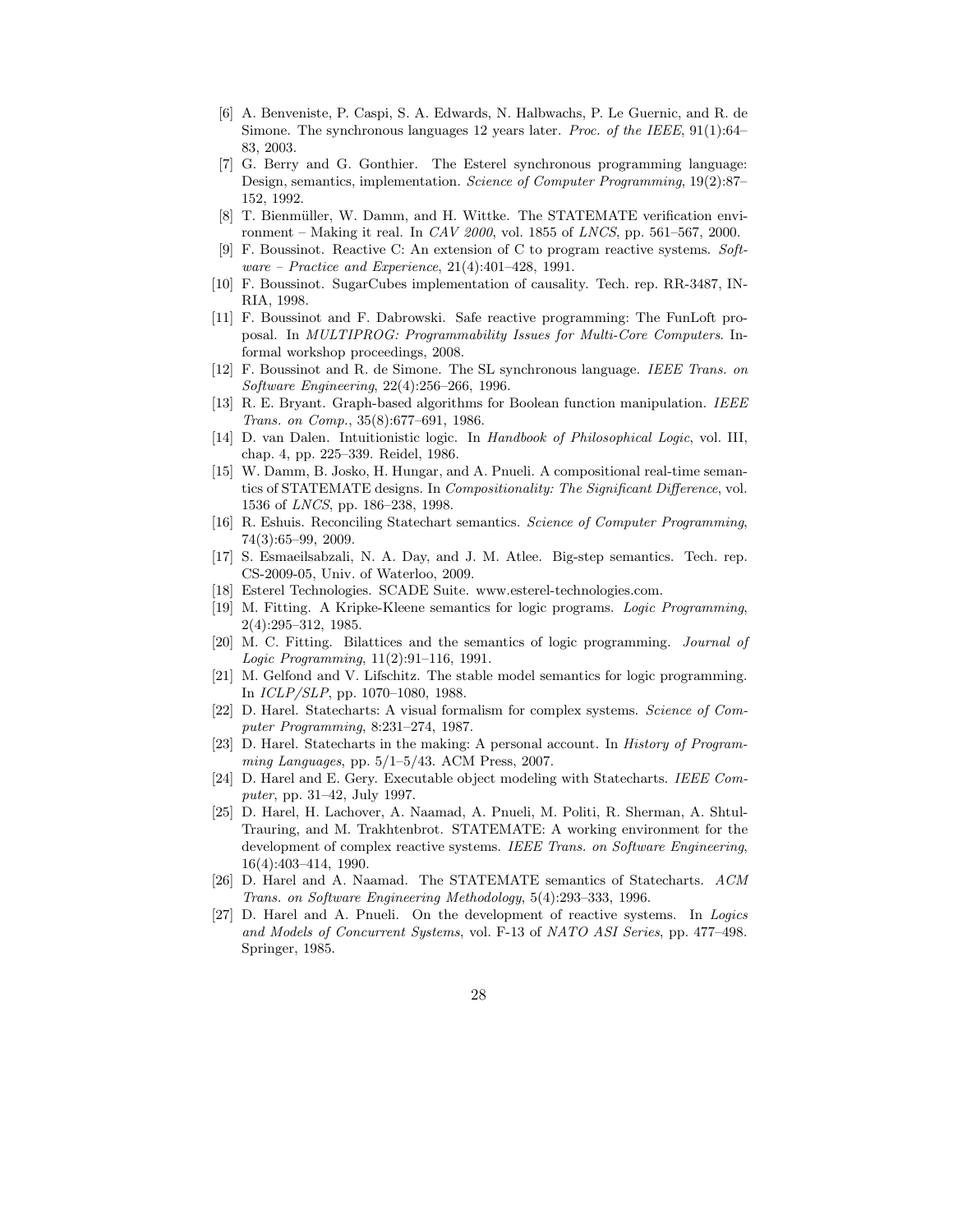- [28] D. Harel, A. Pnueli, J. P. Schmidt, and R. Sherman. On the formal semantics of Statecharts. In *LICS '87*, pp. 54–64. IEEE Computer Society Press, 1987.
- [29] D. Harel and M. Politi. *Modeling Reactive Systems with Statecharts: The STATE-MATE Approach*. McGraw Hill, 1998.
- [30] J. J. M. Hooman, S. Ramesh, and W.-P. de Roever. A compositional axiomatization of Statecharts. *Theoretical Computer Science*, 101:289–335, 1992.
- [31] C. Huizing and W.-P. de Roever. Introduction to design choices in the semantics of Statecharts. *Information Processing Letters*, 37:205–213, 1991.
- [32] C. Huizing and R. Gerth. Semantics of reactive systems in abstract time. In *REX Workshop '91*, vol. 600 of *LNCS*, pp. 291–314, 1992.
- [33] C. Huizing, R. Gerth, and W.-P. de Roever. Modeling Statecharts behavior in a fully abstract way. In *CAAP '88*, vol. 299 of *LNCS*, pp. 271–294, 1988.
- [34] F. Jahanian and A. K. Mok. Modechart: A specification language for real-time systems. *IEEE Trans. on Software Engineering*, 20(12):933–947, 1994.
- [35] N. G. Leveson, M. Heimdahl, H. Hildreth, and J. D. Reese. Requirements specification for process-control systems. *IEEE Trans. on Software Engineering*, 20(9):684– 707, 1994.
- [36] F. Levi. A compositional µ-calculus proof system for Statecharts processes. *Theoretical Computer Science*, 216(1-2):271–311, 1999.
- [37] G. Lüttgen, M. von der Beeck, and R. Cleaveland. Statecharts via process algebra. In *CONCUR '99*, vol. 1664 of *LNCS*, pp. 399–414, 1999.
- [38] G. Lüttgen, M. von der Beeck, and R. Cleaveland. A compositional approach to Statecharts semantics. In *FSE 2000*, ACM Software Engineering Notes, pp. 120–129, 2000.
- [39] G. Lüttgen and M. Mendler. Statecharts: From visual syntax to model-theoretic semantics. In *Integrating Diagrammatic and Formal Specification Techniques*, pp. 615–621. Austrian Computer Society, 2001.
- [40] G. Lüttgen and M. Mendler. Axiomatizing an algebra of step reactions for synchronous languages. In *CONCUR '02*, vol. 2421 of *LNCS*, pp. 163–174, 2002.
- [41] G. Lüttgen and M. Mendler. The intuitionism behind Statecharts steps.  $ACM$ *Trans. on Computational Logic*, 3(1):1–41, 2002.
- [42] G. Lüttgen and M. Mendler. Towards a model-theory for Esterel. In *SLAP '02*, vol. 65:5 of *ENTCS*, 2002.
- [43] A. Maggiolo-Schettini, A. Peron, and S. Tini. Equivalences of Statecharts. In *CONCUR '96*, vol. 1119 of *LNCS*, pp. 687–702, 1996.
- [44] A. Maggiolo-Schettini, A. Peron, and S. Tini. A comparison of Statecharts step semantics. *Theoretical Computer Science*, 290(1):465–498, 2003.
- [45] L. Mandel and M. Pouzet. ReactiveML: A reactive extension to ML. In *PPDP '05*. ACM Press, 2005.
- [46] F. Maraninchi and Y. Rémond. Argos: An automaton-based synchronous language. *Comput. Lang.*, 27(1/3):61–92, 2001.
- [47] The Mathworks. Stateflow user's guide. www.mathworks.com.
- [48] I. Niemelä, P. Simons, and T. Syrjänen. Smodels: A system for answer set programming. In *Workshop on Non-Monotonic Reasoning*, Breckenridge, Colorado, USA, April 2000.
- [49] D. Pearce. From here to there: Stable negation in logic programming. In D. M. Gabbay and H. Wansig, editors, *What is Negation?*, pp. 161–181. Kluwer, 1999.
- [50] J. Phillips and P. Scholz. Compositional specification of embedded systems with Statecharts. In *TAPSOFT '97*, vol. 1214 of *LNCS*, pp. 637–651, 1997.
- [51] A. Pnueli and M. Shalev. What is in a step: On the semantics of Statecharts. In *TACS '91*, vol. 526 of *LNCS*, pp. 244–264, 1991.